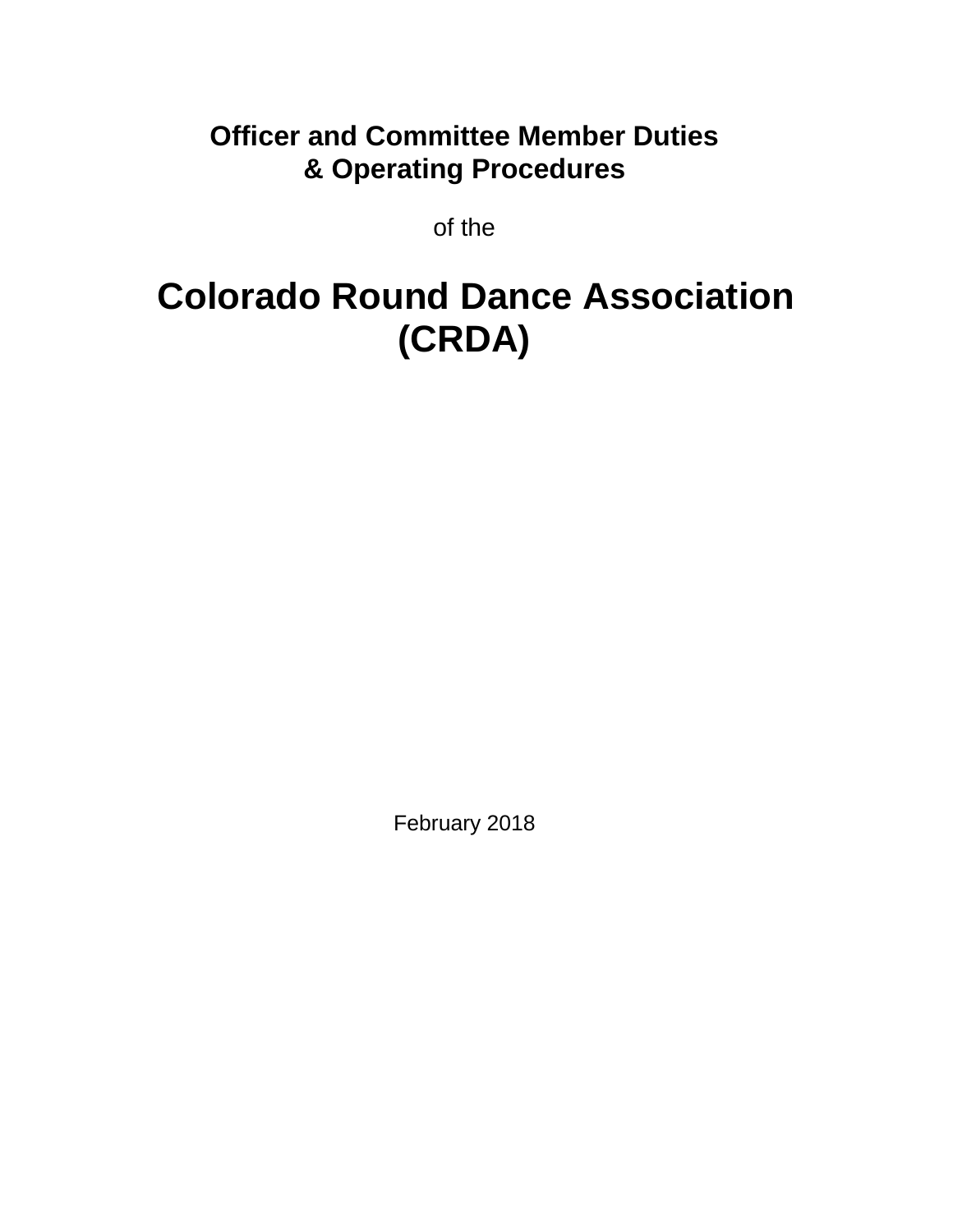## **Table of Contents**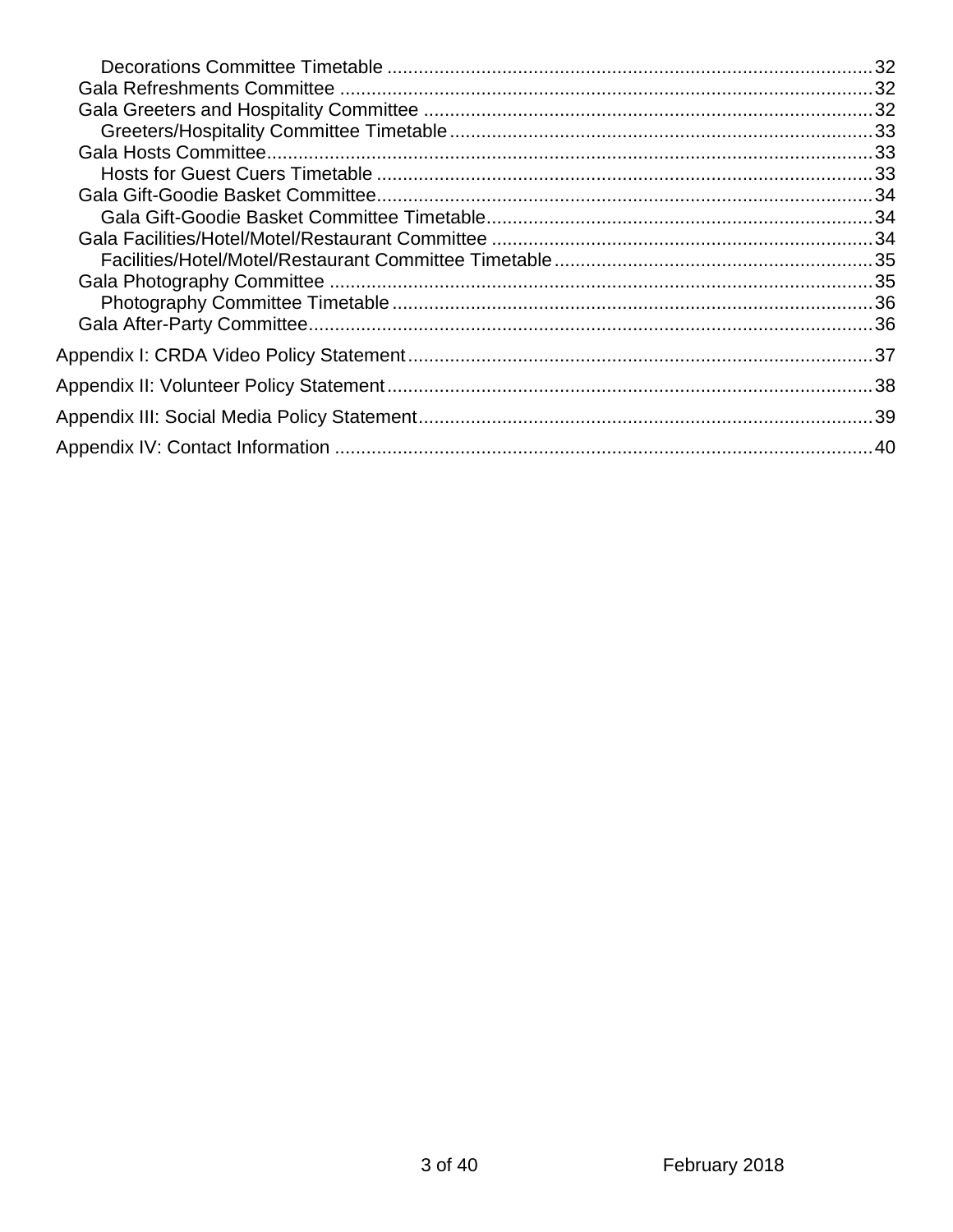# <span id="page-3-0"></span>**Introduction**

This document contains material supplemental to the Bylaws of the Colorado Round Dance Association. These are guidelines for operation of CRDA events, duties of officers of the organization, and suggestions for roles of standing committees. The material in this document should always be used in conjunction with the Bylaws, and when there are conflicts, the Bylaws shall take precedence.

Definitions of terms used in this document are in the CRDA Bylaws Article XII. Definitions.

Changes to this document may be made by approval of a majority of Board of Directors voting at a regular Board of Directors meeting. While advance notice of proposed changes is not required, it is recommended that Directors be advised of the intent to present changes in advance of the meeting.

# <span id="page-3-1"></span>**Elected and Appointed Positions**

The operation of CRDA relies on the volunteer efforts of a number of elected and appointed persons. General and specific information related to these positions is presented in the relevant sections.

#### **General Information for All Positions**

- I. See current Bylaws for specific position's primary duties.
- II. All elected and volunteer positions including officers, Board of Director members, committee chairs and members, cuers at CRDA-sponsored dance events, and figure clinicians at the CRDA Gala must be members in good standing.
- III.Actions upon Assuming the Position
	- A. Discuss duties of the position with the President.
	- B. Meet with the previous office holder to receive an overview of the position, discuss the current procedures, and obtain any necessary records.
- IV. Records, Reports and Correspondence
	- A. Copies of official correspondence generated or received by CRDA officers and committees will be provided to the Secretary for inclusion in the permanent records. Copies will also be placed in working files that will be passed on to successors.
	- B. Correspondence generated or received by CRDA officers and committees of a routine or transitory nature need not be given to the Secretary, but will be placed in the working files and passed on to successors.
	- C. Report status of the activities of their position at Board of Directors meetings and at Annual General Membership meetings.
	- D. Official correspondence should be archived regularly (see Secretary section).
- V. Actions upon Closing the Year's Activities.
	- A. Prior to leaving office.
		- 1. Suggest revisions of the Duties and Operating Procedures and the Bylaws to the Board of Directors.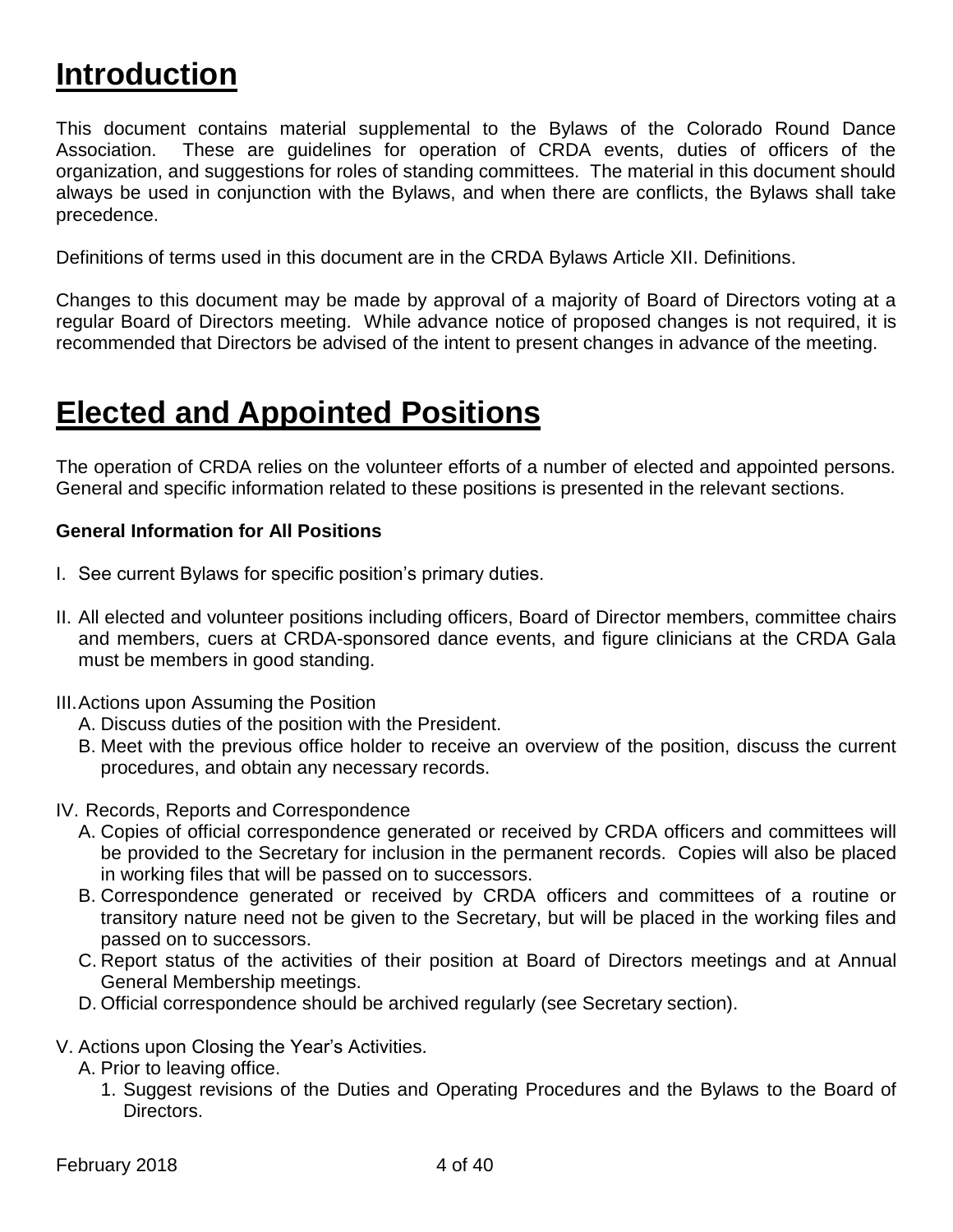- 2. Ensure that the master copy of the "Officer and Committee Member Duties and Operating Procedures of the Colorado Round Dance Association (CRDA)" (this document) has the latest revisions related to the position. If not, recommend such changes so that the document and practice are consistent.
- B. Duties upon Leaving Office
	- 1. Meet with the successor to discuss the responsibilities, procedures, and nuances of the position. Ensure the successor has a copy of this document, along with all the records received from the predecessor and all the records that have been accumulated.
- VI. Do nothing that would reflect unfavorably on the Colorado Round Dance Association, its Board of Directors or its officers.

# <span id="page-4-0"></span>**President**

- I. See current Bylaws for President's primary duties.
- II. Operating Policies and Procedures of the President.
	- A. Perform the duties of vacant positions until time when such positions can be filled.
	- B. Monitor the financial condition of the association and report any issues to the Board of Directors.
	- C. Arrange the annual, independent audit of all financial records.
	- D. Publicize and promote the association and its activities, and campaign for new members.
	- E. Provide general guidance and philosophy to committees and committee chairs as necessary.
	- F. Preside over Board of Directors meetings.
		- 1.Arrange dates and locations for Board of Directors meetings typically held in January, April, July, September, and the short meeting at the Gala in October to elect new officers.
		- 2.Send meeting reminders to Board of Directors via email and/or other methods.
		- 3.Send meeting reminders to association members via email and/or other methods.
		- 4.Produce a meeting agenda and make it available before the meeting. Bring copies of the agenda to the meeting.
		- 5.Chair the meeting following procedures outlined in the Bylaws and Robert's Rules of Order.
		- 6.Arrange for snacks during the meetings.
		- 7.Review meeting minutes before publication.
	- G. Lead annual General Membership meetings.
		- 1.Produce a meeting agenda.
		- 2.Chair the meeting.
		- 3.Chair the short meeting of old and new Board of Directors immediately following to elect new officers.
	- H. Provide or assign someone to provide CRDA-related information to the following relevant organizations:

Colorado State Square Dance Association (CSSDA)

Denver Area Square and Round Dance Council (DAS&RDC)

Northeast Colorado Square Dance Council (NECSDC)

Colorado West Area Square Dance Council (CWASDC)

Southeast Colorado Area Square Dance Council (SEASDC)

1. Submit a monthly article on CRDA activities.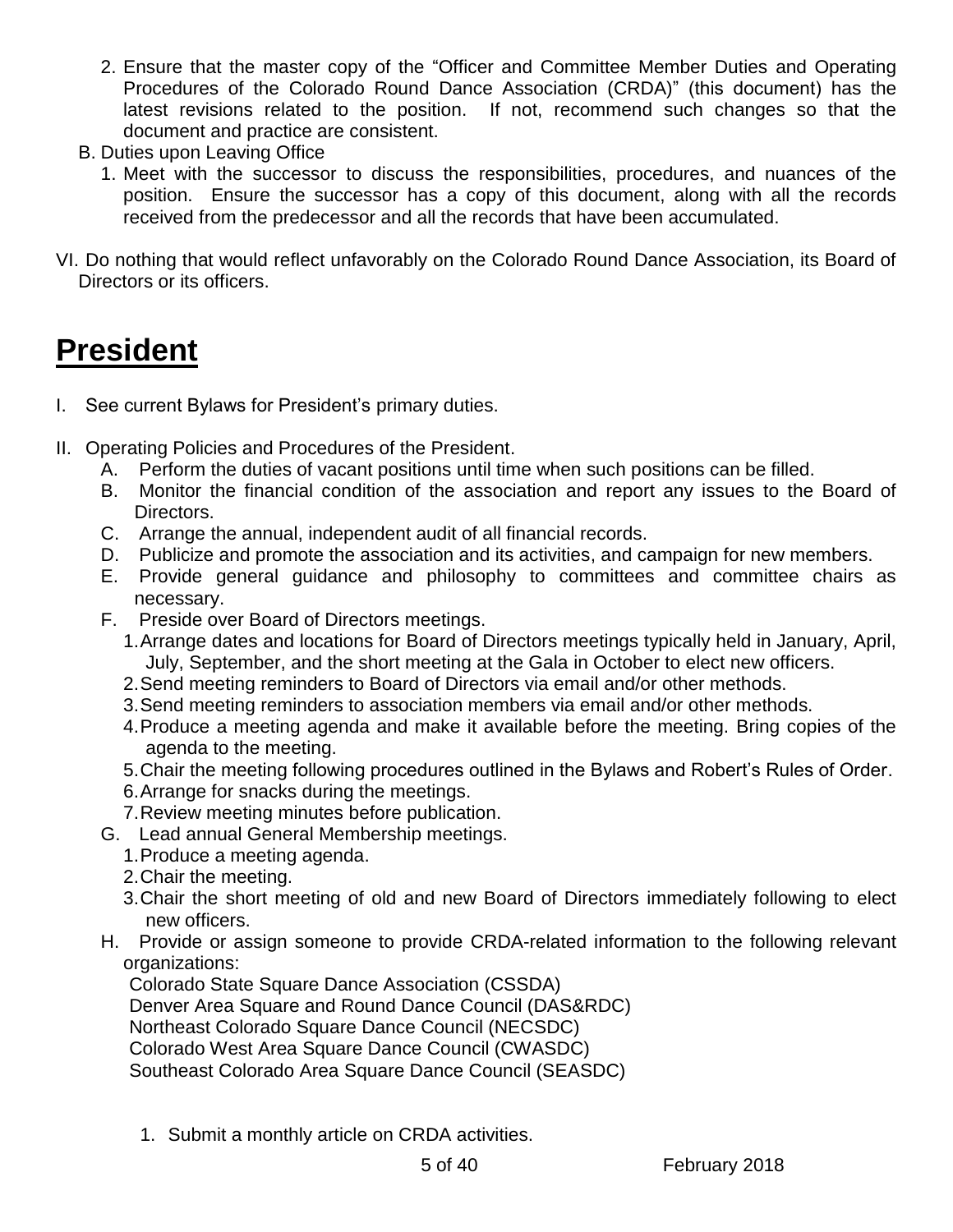- 2. Submit flyers advertising CRDA sponsored dance events.
- 3. Submit Hall of Fame recipients' name, biography and picture.
- I. Appoint association committee members as outlined in the Bylaws.
- J. Appoint chairs for CRDA sponsored dance events. The events are:
	- 1. Spring Dance
	- 2. Harvest Moon Dance
	- 3. Gala
- K. Ensure the following duties related to Fun Dances, Spring Dance, Harvest Moon Dance and Gala Dance events are performed by relevant committee chairs or their proxy:
	- 1.Send reminders via email and/or other methods to membership.
	- 2.Greet dancers.
	- 3.Make announcements related to area (CRDA and other) dance events.
- L. Perform the following duties related to contracts for CRDA sponsored events:
	- 1.Contract the Gala guest instructors after they have been recommended by the Cuer Selection Committee Chair and approved by the Board of Directors. The contract should clearly state what is expected of the guest instructors, include the guest instructor fee, and include the phone number, address and email of both the guest instructors and the president. The contract needs to be signed by both the president and the guest instructors.
	- 2.Sign, or designate a delegate to sign, contracts and work with relevant committee chairs for venues for CRDA sponsored dance events.
- M. Perform the following duties related to Round Notes:
	- 1.Write the President letter for each issue.
	- 2.Review and approve each issue before publication. The President may not censor content, but should ensure the document reflects the mission and goals of the organization.
- N. Make use of CRDA email reflectors to send emails related to CRDA activities.
- O. Write the President letter for the Gala syllabus.

# <span id="page-5-0"></span>**Vice President**

I. See current Bylaws for Vice-President's primary duties.

# <span id="page-5-1"></span>**Secretary**

- I. See current Bylaws for the Secretary's primary duties.
- II. Operating Policies and Procedures of the Secretary
	- A. Receive and archive records of historical value such as CRDA reports, Newsletters and Gala Reports.
	- B. Official correspondence should be archived regularly. The Secretary should have ready access to the last ten years of records, while older records should be safely secured. Working files of officers and committees shall be retained for a few years until their relevance to successors has passed.
	- C.Record and publish minutes of annual General Membership and Board of Directors meetings.
	- D.Submit full minutes of both the General Membership Meetings and Board of Director Meetings to the Newsletter Editor for publication in Round Notes.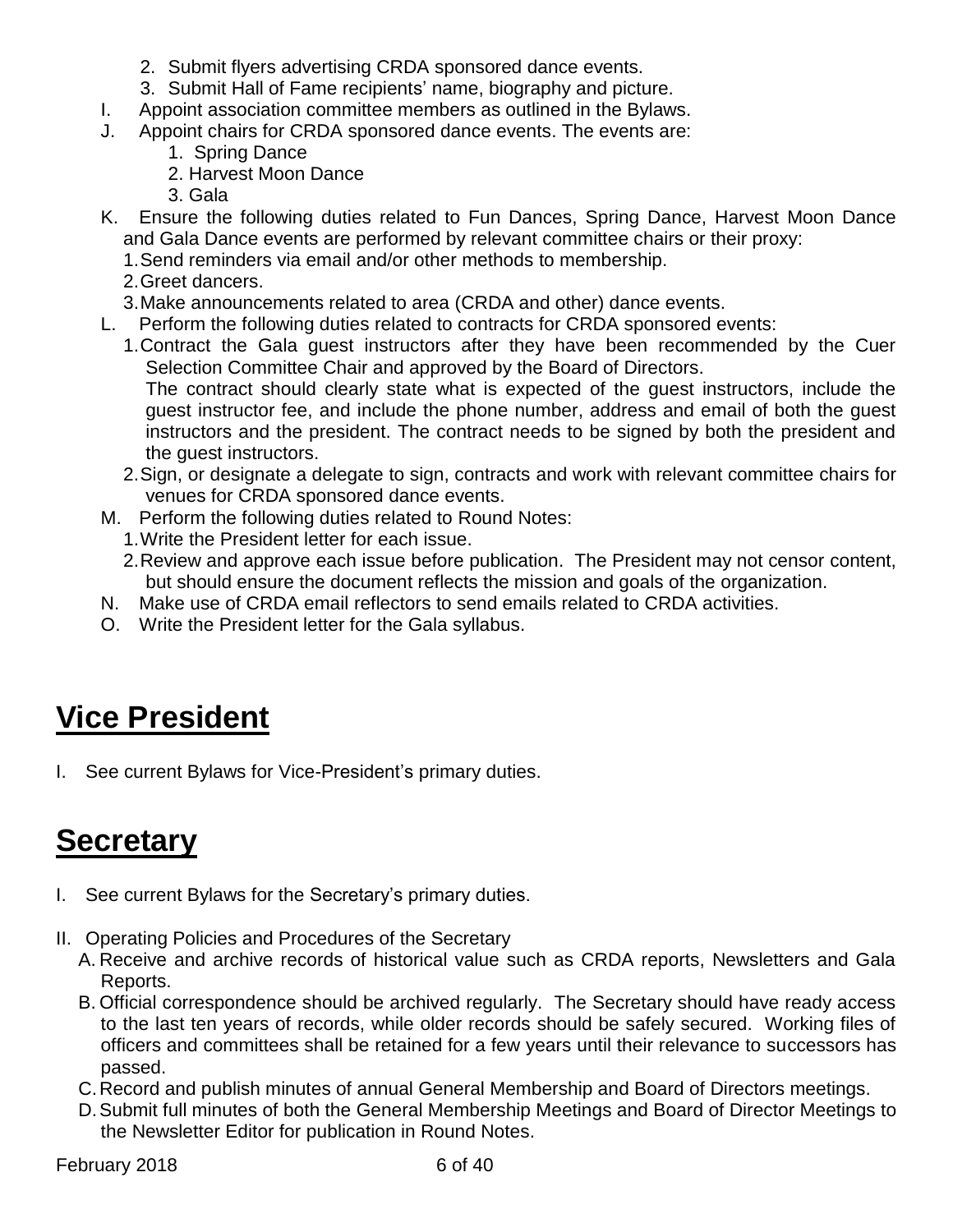- E. Maintain the master versions (electronic and hard copy) of the current "Officer and Committee Member Duties and Operating Procedures" (this document) and provide an electronic version to be included on the website.
- F. Send Roundalab's Rounds of the Quarter to the CRDA cuer email reflector (Appendix II) and to the Round Notes Editor for publication.

## <span id="page-6-0"></span>**Treasurer**

- I. See current Bylaws for Treasurer's primary duties.
- II. Operating Policies and Procedures of the Treasurer.
	- A. Maintain a checking account in the name of Colorado Round Dance Association.
		- 1. Make timely deposits to the checking account for monies received.
		- 2.For those Committee Chairs who maintain records of income, the Treasurer will be responsible for reconciling CRDA financial records with the committee chairs' records.
		- 3.Pay debts incurred in a timely fashion by verifying all claims by itemized statement, voucher, sales slip or similar document. These expense payments will be made with the knowledge of the appropriate committee chair. Individual Chairs will be advised directly by the Treasurer of monies transacted.
		- 4.Reconcile checking account transactions monthly with the bank statement.
		- 5.Checking account should be a no-charge account, and will be controlled to minimize such incidental expenses such as excessive check writing charges, excessive monthly deposit charges, and minimum balance charges.
		- 6.The account will be a dual signature account requiring signatures of both the Treasurer and the President. All fields of checks shall be completed prior to obtaining the second signature.
		- 7.Assure sufficient available funds to pay upcoming expenses (see section D).
	- B. Inform Board of Directors and membership at large of the financial status of CRDA.
		- 1.Provide Profit and Loss statements to each committee chair, as appropriate. These statements assist each chair in determining profit or loss of that particular activity.
		- 2.Attend all Board Meetings.
		- 3.Assure continued financial reporting in the event of extended Treasurer's absence. This will be done by an alternate member proposed by the Treasurer and/or President, and approved by the Board of Directors.
	- C. When sufficient funds are available, invest in safe and secure instruments to obtain additional income,. These could be FDIC insured Certificates of Deposit, or similar interest-bearing instruments.
		- 1.Signatures of both the Treasurer and the President will be required to commit funds to such investments.
		- 2. Interest income will be recorded on CRDA's records quarterly.
		- 3.Coordinate maturity of such instruments with major association expenditures, as appropriate.
	- D. Maintain financial records using Quickbooks software or equivalent.
		- 1.Financial records will be backed up at least quarterly or as appropriate to maintain security. Records will be kept in multiple locations.
		- 2.All transactions will be recorded.
		- 3.Financial records are kept on a cash basis.
	- E. Assist in training a successor.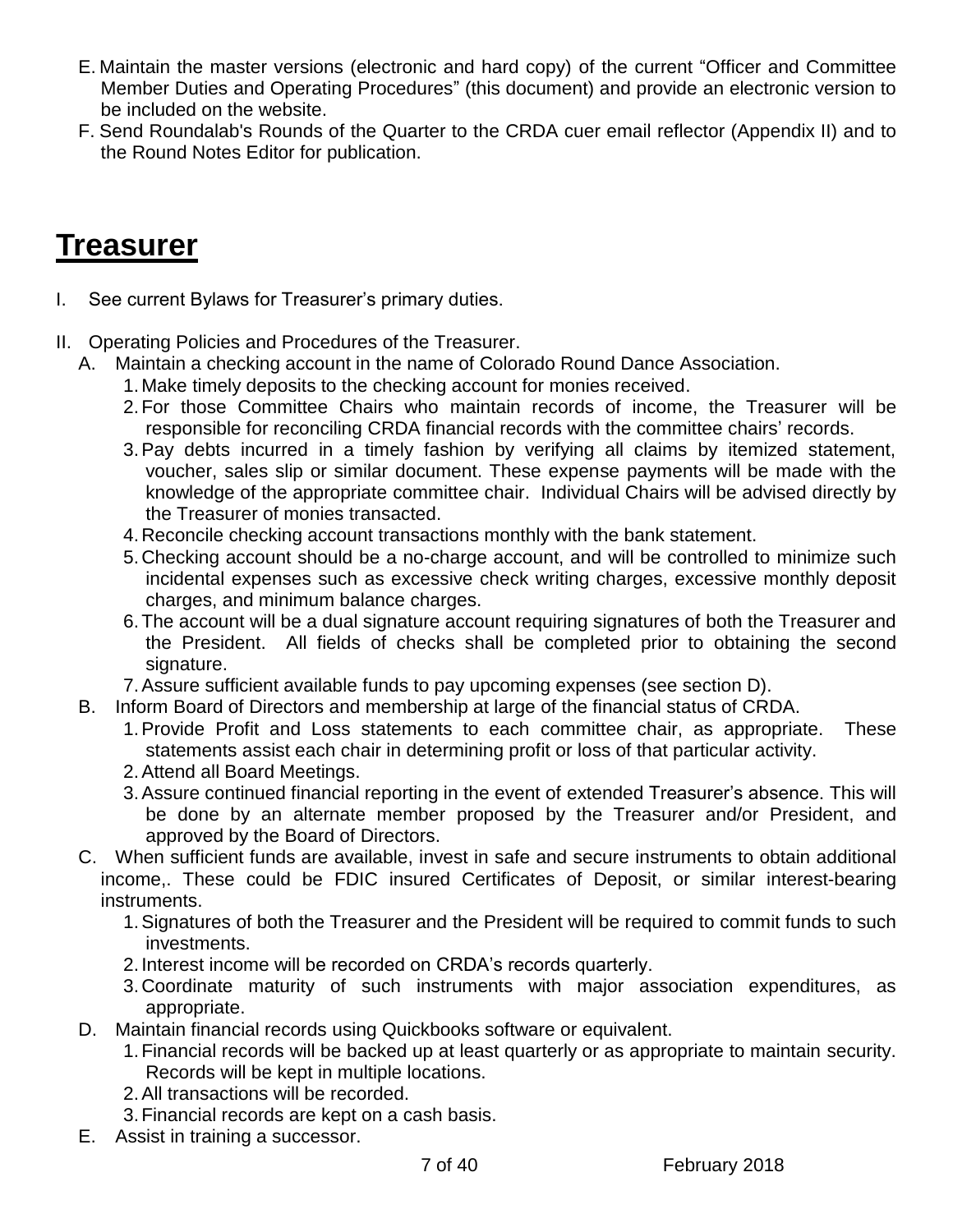- F. Assist the President in arranging the annual, independent auditing of all financial records.
- G. Depreciate any fixed assets at the end of each fiscal year.

III. Additional duties of the Treasurer.

- A. Avoid, when possible, cash payments of expenses and cash receipts.
- B. Maintain an archive of all financial records, reports, and IRS forms.
- C. File IRS Form 1099 for each recipient of CRDA funds of \$600 or more per year. This entails obtaining personal ID numbers of those recipients.
- D. File an e-postcard form (annually) and any other required federal forms to the IRS.
- E. File the State of Colorado financial report and any other required state forms after the fiscal year end.

## <span id="page-7-0"></span>**Board of Directors**

- I. See current Bylaws for the Board of Directors' primary duties.
- II. Additional Duties of the Board of Directors
	- A. Ensure adherence of the activities of officers, committee chairs, and members to the organization's Bylaws and Operating Procedures.
	- B. Approve the following:
		- a. Any change in membership dues.
		- b. Purchase requests from all committees.
		- c. Hall of Fame selections.
		- d. Any changes to CRDA Sponsored Dance Event admission fees.
		- e. Gala Dance Event details:
			- i. Event format (one-floor vs two-floor vs three floor, one guest instructor vs two, etc).
			- ii. Dates of the event
			- iii. Guest instructors (proposed by the Cuer Selection Committee)
			- iv. Location/Facility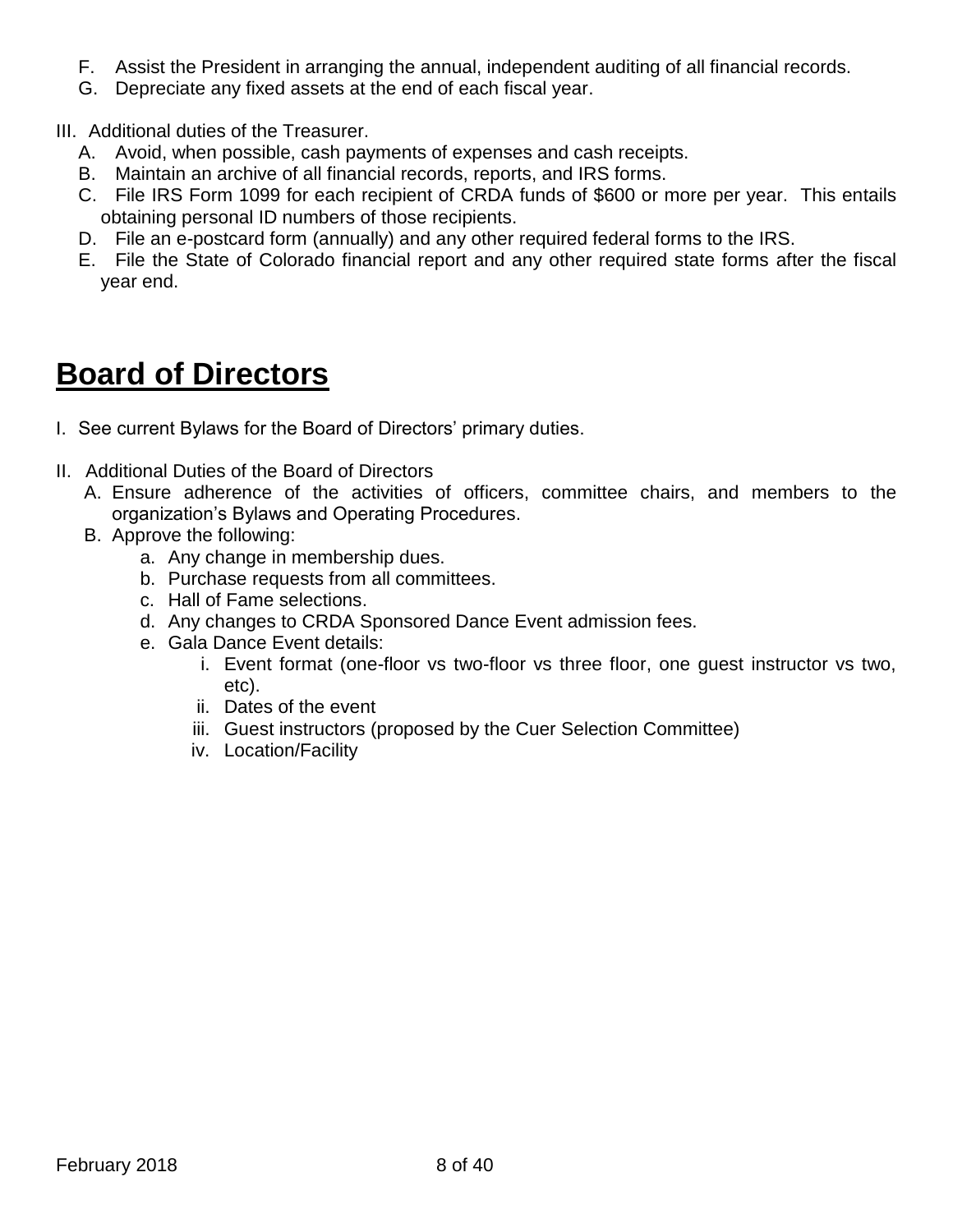# <span id="page-8-0"></span>**Cuer Selection Committee**

- I. See current Bylaws for Cuer Selection Committee primary duties
- II. Operating Policies and Procedures of the Cuer Selection Committee.
	- A. Nominate guest instructors for future Gala dance events for consideration by the Board of Directors, based on suggestions by interested dancers, leaders, successful experience as a previous guest instructor, and estimated cost.
	- B. Ensure that guest instructors have sufficient experience in conducting clinics and workshops and cuing at dance events.
	- C. Shall consider the following factors in assessing potential guest instructors:
		- 1. High national or international prominence as instructors.
		- 2. Outstanding teaching quality (figures, body mechanics, styling, choreography etc.).
		- 3. Knowledge of Roundalab approved figures.
		- 4. Wide acceptance by local dancers.
		- 5. Excellent dancing ability.
		- 6. Competent teaching and cuing at all levels (Phase II VI).
		- 7. Preferably no dance engagements in Colorado ninety (90) days prior and following the Gala. This is negotiable, but to the degree possible dance events by guest cuers in the area close to the Gala should be avoided.

III.Submit selected guest instructor candidates to the Board of Directors for their approval.

## <span id="page-8-1"></span>**Equipment Committee**

I. Basic duties of the Equipment Committee.

A. Manage all CRDA owned equipment (PC, Recording boxes, Hearing Assist Equipment)

- 1. Store or keep records of where the equipment is stored.
- 2. Maintain equipment in proper operating condition.
- 3. Transport or arrange transportation of relevant equipment to CRDA dance events.
- 4. Handle rental contracts for the CRDA owned Hearing Assistance Equipment.
- II. Operating Policies and Procedures of the Equipment Committee.

A. PC

- 1. Make the PC available to the Gala Program Committee Chair for preloading the CRDA Gala program.
- B. Hearing Assistance Equipment and Recording Boxes
	- 1. Rentals of Hearing Assistance Equipment is limited to Colorado State Square Dance Association (CSSDA) for the State Square & Round Dance Festival and Denver Area Callers and Cuers Association (DACCA).
	- 2. A refundable damage deposit of \$500 is required for each Hearing Assistance Equipment set. There are 3 sets of Hearing Assistance Equipment which includes 1 transmitter and 4 receivers.
	- 3. A non-refundable rental fee of \$50 is required for each set of Hearing Assistance Equipment.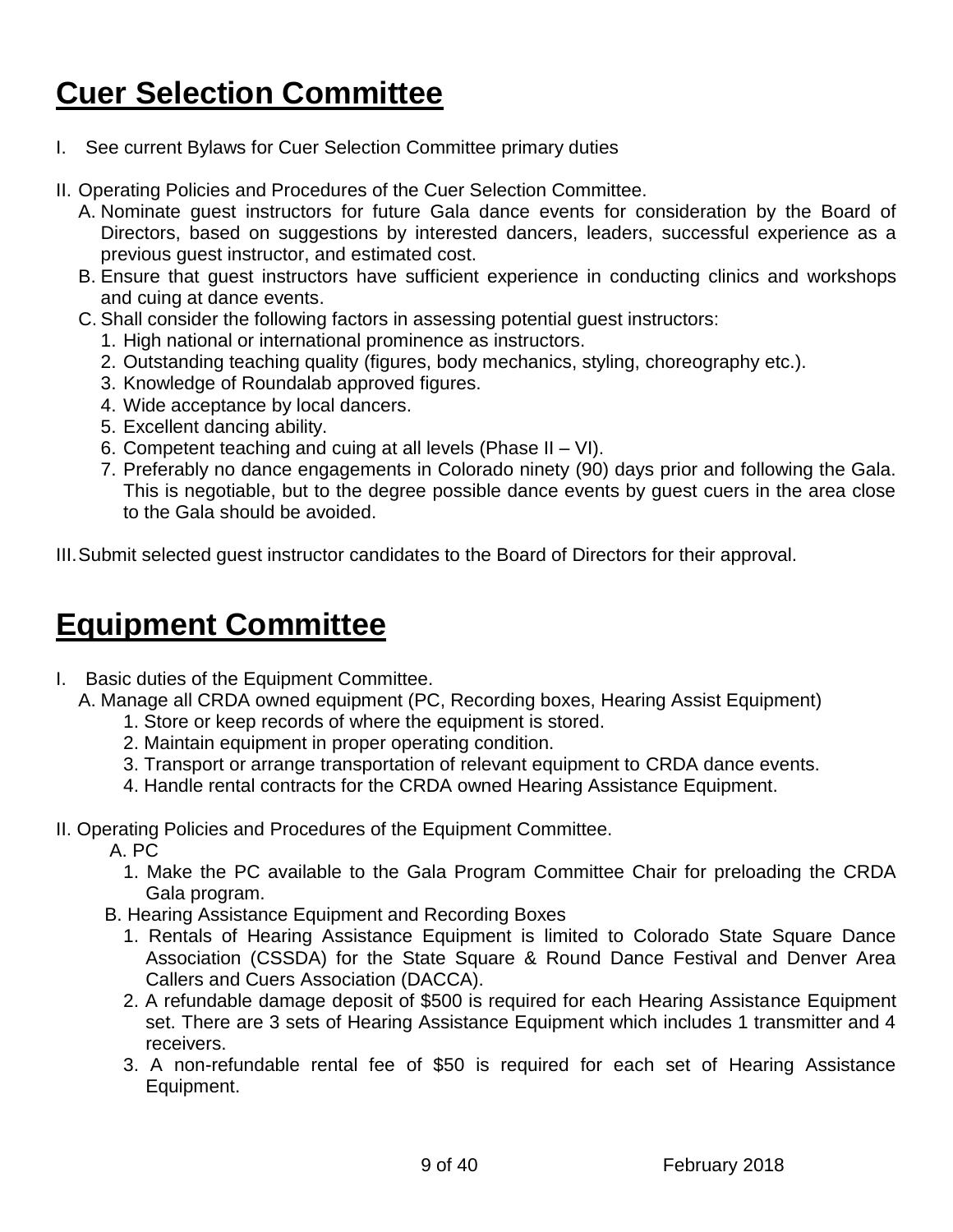# <span id="page-9-0"></span>**Hall of Fame Committee**

- I. See current Bylaws for Hall of Fame Committee primary duties.
- II. Basic Duties of the Hall of Fame Committee.
	- A. Conduct all deliberations using the approved point system.
	- B. Solicit nominations from CRDA members, past or present.
	- C. Determine eligibility of nominees.
	- D. Present the names of those selected for Board of Director approval.
	- E. Recognize those selected at the Gala.

III.Operating Policies and Procedures of the Hall of Fame Committee

- A. Nominations of candidates will adhere to the following procedure:
	- 1. Nomination forms will be available from Board Members, Committee Members, published in issues of Round Notes and downloadable from CRDA's website.
	- 2. Either a hard copy or electronic nomination may be submitted to the committee chair.
	- 3. Nominations must be submitted to the Hall of Fame Committee chair by June  $1<sup>st</sup>$  to be eligible for consideration before the following Gala.
- B. Candidates will be considered according to the following:
	- 1. Must be or have been a CRDA member.
	- 2. Nominations will be considered only one year. Nominations must be resubmitted to be considered in subsequent years.
	- 3. Prospective candidates are notified of their nomination and asked to submit a resume detailing their contributions to CRDA and Round Dancing. The point system categories will be made available to assist nominees in providing appropriate information.
	- 4. Selection is based on accumulation of sufficient points. The point system is as follows:

| Category                           | Points    | <b>CRDA Points?</b> |
|------------------------------------|-----------|---------------------|
| Years Dancing                      | 1 pt/yr   | N                   |
| <b>Years Member of CRDA</b>        | 1 $pt/yr$ | Y                   |
| <b>Years Instructing/Cuing</b>     | 1 $pt/yr$ | N                   |
| <b>CRDA Board Member</b>           | 5 pts/yr  | Y                   |
| <b>CRDA President</b>              | 10 pts/yr | Y                   |
| <b>CRDA Vice-President</b>         | 7 pts/yr  | Y                   |
| <b>CRDA Secretary</b>              | 7 pts/yr  | Y                   |
| <b>CRDA Treasurer</b>              | 7 pts/yr  |                     |
| <b>CRDA Committee Member</b>       | 2 pts/yr  | Υ                   |
| <b>CRDA Committee Chair</b>        | 4 pts/yr  | Y                   |
| <b>CRDA Round Notes Editor</b>     | 7 pts/yr  | Y                   |
| <b>CRDA Website Administrator</b>  | 7 pts/yr  | Y                   |
| <b>CRDA Facebook Administrator</b> | 7 pts/yr  | Y                   |
| Gala Chair                         | 10 pts/yr | Y                   |
| Gala Program Chair                 | 6 pts/yr  | Ý                   |
| Gala Syllabus                      | 3 pts/yr  | Υ                   |
| <b>Gala Registration</b>           | 3 pts/yr  | Y                   |
| <b>Gala Guest Couple Host</b>      | 2 pts/yr  | Υ                   |
| <b>Gala Sound</b>                  | 2 pts/yr  | Y                   |
| <b>Gala Decorations</b>            | 1 pts/yr  | Y                   |
| <b>Gala After Party</b>            | 1 pts/yr  |                     |
| <b>Spring Dance Chair</b>          | 5 pts/yr  |                     |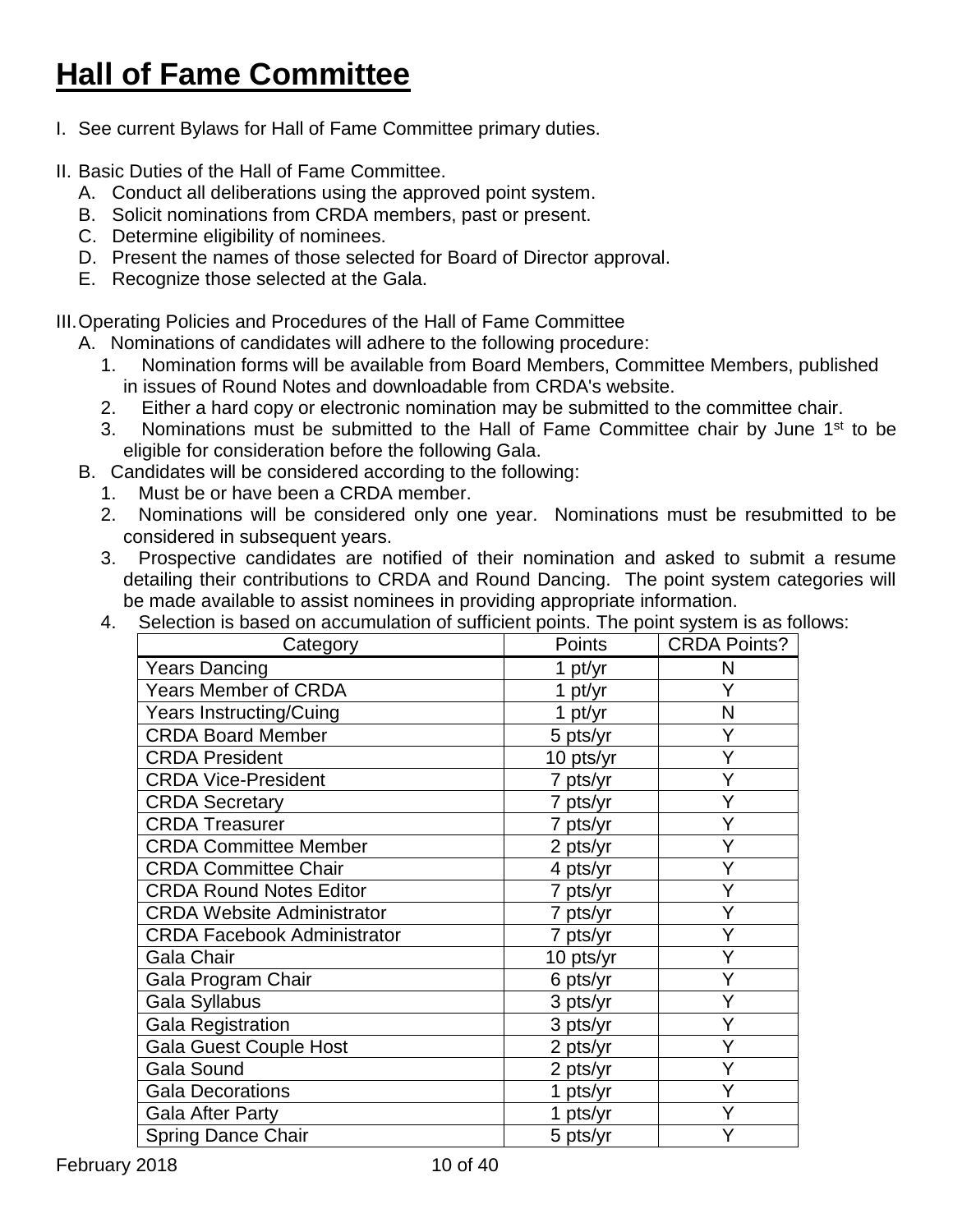| Spring Dance Program Chair                                      | 2 pts/yr     |   |
|-----------------------------------------------------------------|--------------|---|
| Harvest Moon Dance Chair                                        | 5 pts/yr     |   |
| Harvest Moon Dance Program Chair                                | 2 pts/yr     |   |
| <b>Regional Dance Chair</b>                                     | 5 pts/yr     |   |
| Regional Dance Program Chair                                    | 2 pts/yr     |   |
| Fun Dance Chair                                                 | 5 pts/yr     |   |
| Nominations                                                     | 1 pt/nomin.  |   |
| Local, state or national activities that involve Round Dancing: |              |   |
| Light                                                           | 5 pts total  |   |
| Medium                                                          | 10 pts total | N |
| Heavy                                                           | 15 pts total | N |

For induction into the CRDA Hall of Fame, a minimum of 115 CRDA points (those directly related to CRDA service) and a minimum of 150 total points are required for dancers (noninstructors); a minimum of 150 CRDA points and a minimum of 200 total points are required for cuers/instructors.

C. Notification and Presentation:

- 1. Nominees who have met the Hall of Fame selection criteria will receive a letter of notification inviting them to the Gala. The inductees will be provided a free registration to the Gala for that year. If there is a luncheon at the Gala, the inductees will also be given a free lunch.
- 2. The Hall of Fame Committee chair will announce the inductees at the Board of Directors meeting.
- 3. The award will be presented by the Hall of Fame Committee during the Gala.
- 4. New inductees will receive a gift.
- 5. A resume and picture will be included in the Hall of Fame scrapbook and the Gala syllabus.
- 6. A name plate will be added to the CRDA Hall of Fame plaque.
- 7. The Hall of Fame inductees resume and picture will be published in Round Notes and the Denver Area Square & Round Dance Council (DAS&RDC) Bulletin after the Gala induction.

# <span id="page-10-0"></span>**History Committee**

- I. See current Bylaws for the History Committee primary duties.
- II. Additional Duties of the History Committee:
	- A. Maintain and preserve scrapbooks that are the pictorial history of CRDA.
	- B. Collect CRDA memorabilia and add these to the scrapbooks.
	- C. Display the scrapbooks at CRDA sponsored dance events.
	- D. When requested, perform photography or arrange for photography at CRDA sponsored dance events. Add selected photos to the scrapbooks.
	- E. To the degree possible, also maintain electronic versions of CRDA memorabilia.
- III.Operating Policies and Procedures of the History Committee
	- A. Make sure all memorabilia is appropriate and in good taste.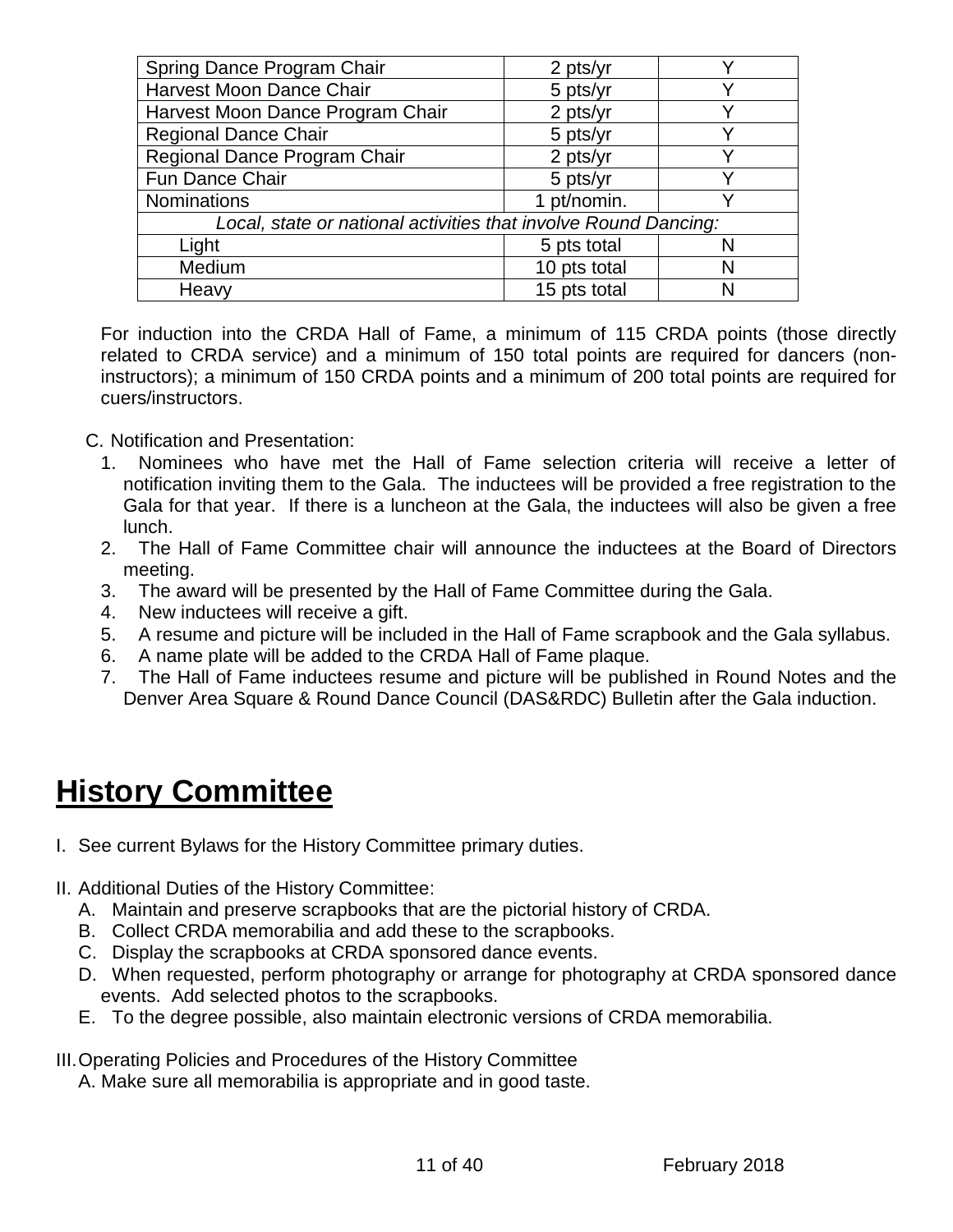# <span id="page-11-0"></span>**Membership Committee**

- I. See current Bylaws for Membership Committee primary duties.
- II. Basic Duties of the Membership Committee
	- A. Maintain records associated with member information.
	- B. Work with the Treasurer to transfer membership dues into CRDA accounts.
	- C. Maintain a database of members and associated information.
	- D. Encourage and facilitate new organization members

#### III.Operating Policies of the Membership Committee

#### A. Membership Chair:

- 1. Receive and record dues payments at levels prescribed by the Board of Directors.
- 2. Receive new applications for membership, record information in membership database, and handle dues payments.
- 3. Receive requests for CRDA Badges, record the transactions, and handle accompanying payments, and order them from the current vendor.
- 4. Verify addresses, phone numbers and other pertinent information that might be on checks or notes, and record all membership data changes in the master membership database. The information will be kept securely, minimizing the chance of it being compromised. The database will be regularly backed up and stored in multiple locations.
- 5. Collect checks for payment and:
	- a. Forward them to the Treasurer in accordance with agreed-upon procedures.
	- b. Include appropriate information to enable the Treasurer to properly maintain the organization's financial records.
- 6. The procedure for delinquency of dues is outlined in the CRDA Bylaws. Communicate with members whose dues are past due to encourage payment before they are delinquent.
- 7. Maintain personal contact with as many of the members as possible.
- 8. Keep track of all changes, additions, corrections to member's information, update the membership database and organization related email reflector lists (Appendix II), and forward the relevant information to the President and the Newsletter Editor.
- B. Membership database contents:
	- 1. Updated master file
	- 2. Active members, sorted by name.

## <span id="page-11-1"></span>**Newsletter Editor**

- I. See current Bylaws for Newsletter Editor's primary duties.
- II. Operating Policies of the Newsletter Editor.
	- A. Whenever the Editor is in doubt as to how to proceed, the President will be consulted.
	- B. Whenever the Editor encounters potentially offensive or controversial information submitted for publication, the President will be informed.
	- C. Nothing will be published that cannot be positively identified as to its source. However, an identified writer may request that their identity not be disclosed. The Editor will honor such a request.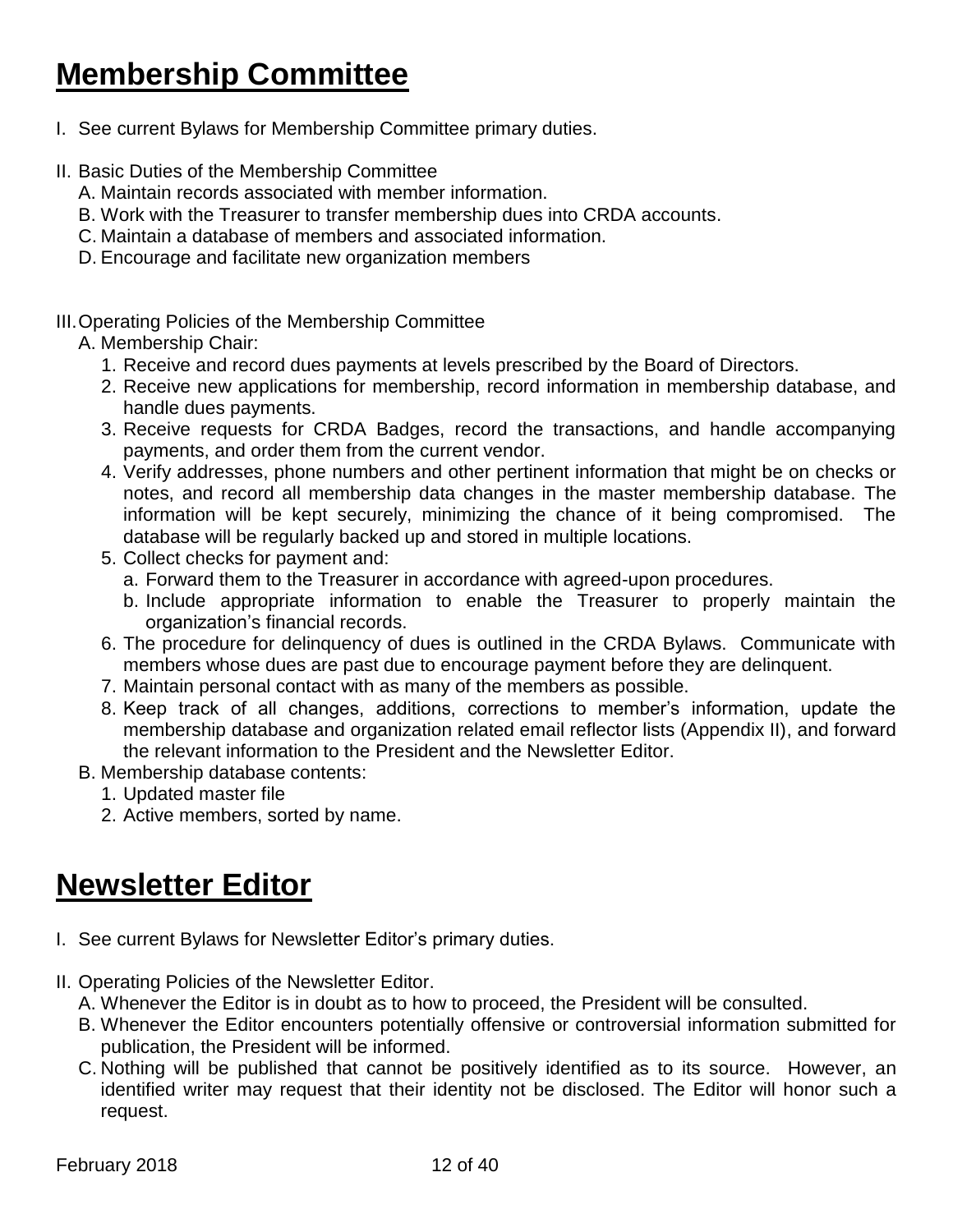- D. Comments by the Editor that could be interpreted as offensive should be avoided. This does not prohibit factual discussion of controversial topics by anyone.
- III.Operating Procedures of the Newsletter Editor
	- A. Editorial Responsibility/Qualifications:
		- 1. Is responsible for receiving and screening material intended for publication in Round Notes.
		- 2. Is responsible for screening the content of Round Notes and exercising broad discretionary powers in accepting or rejecting, editing and developing the material that is printed. Obviously, good judgment and careful attention to the personal feelings of those who submit material are necessary to maintain the integrity of the newsletter without discouraging contributions.
		- 3. A solid background and active participation in Round Dancing are desired.
	- B. Sources of Material: Material for Round Notes comes from club reporters, other Round Dance publications, a variety of publications that could contain information pertinent to the Round Dance activity, and volunteer authors who submit articles, letters or comments. If sufficient material is not forthcoming, the Editor will develop whatever is needed to complete the issue. When articles or material from books, magazines or other sources are used, proper recognition of the author and source is required. Permission to reprint will be obtained prior to publication.
	- D. Advertisements: Advertisements shall be published on a space-available basis with preference to dance-related items and at a price set by the Board of Directors.
	- E. Deadline: The deadline for submission of materials to be printed in Round Notes is at the discretion of the Newsletter Editor.
	- F. Layout: The printed version of Round Notes is at the discretion of the Newsletter Editor. Many members now receive Round Notes in electronic format sent via email. As more and more CRDA members move in this direction, the exact format of the newsletter will be less critical thus allowing more flexibility by the Editor.
	- G.Writing Style/Tone: The Editor has full freedom to give the newsletter any tone desired.
	- H. Supplemental Help
		- 1. Members may be enlisted to assist the Editor in any needed tasks.
	- I. Round Notes features:
		- 1. The President's Letter
		- 2. Hall of Fame nomination form (January through June issues)
		- 3. Editorial Page
		- 4. Club News
		- 5. Club Dance Activity
		- 6. Future Special Round Dance Events
			- a. Any CRDA member may submit events to be listed in the Round Notes, and the Editor will judge publication based on space availability and dates of the event.
		- 7. Feature articles by Gala chair
		- 8. Other dance-related information of interest.
		- 9. A membership renewal notice should be published in the last edition of Round Notes of the calendar year.
	- J. The electronic versions of Round Notes shall be sent to members as email attachments*.* The format shall be one that can easily be viewed using commonly available, preferably free, viewing software. Currently, the preferred format is pdf (portable document format).
	- K. Each issue of Round Notes will contain the following indication of copyright to protect the organization's interests: Copyright © Colorado Round Dance Association.
- V. Records, Reports and Correspondence of the Newsletter editor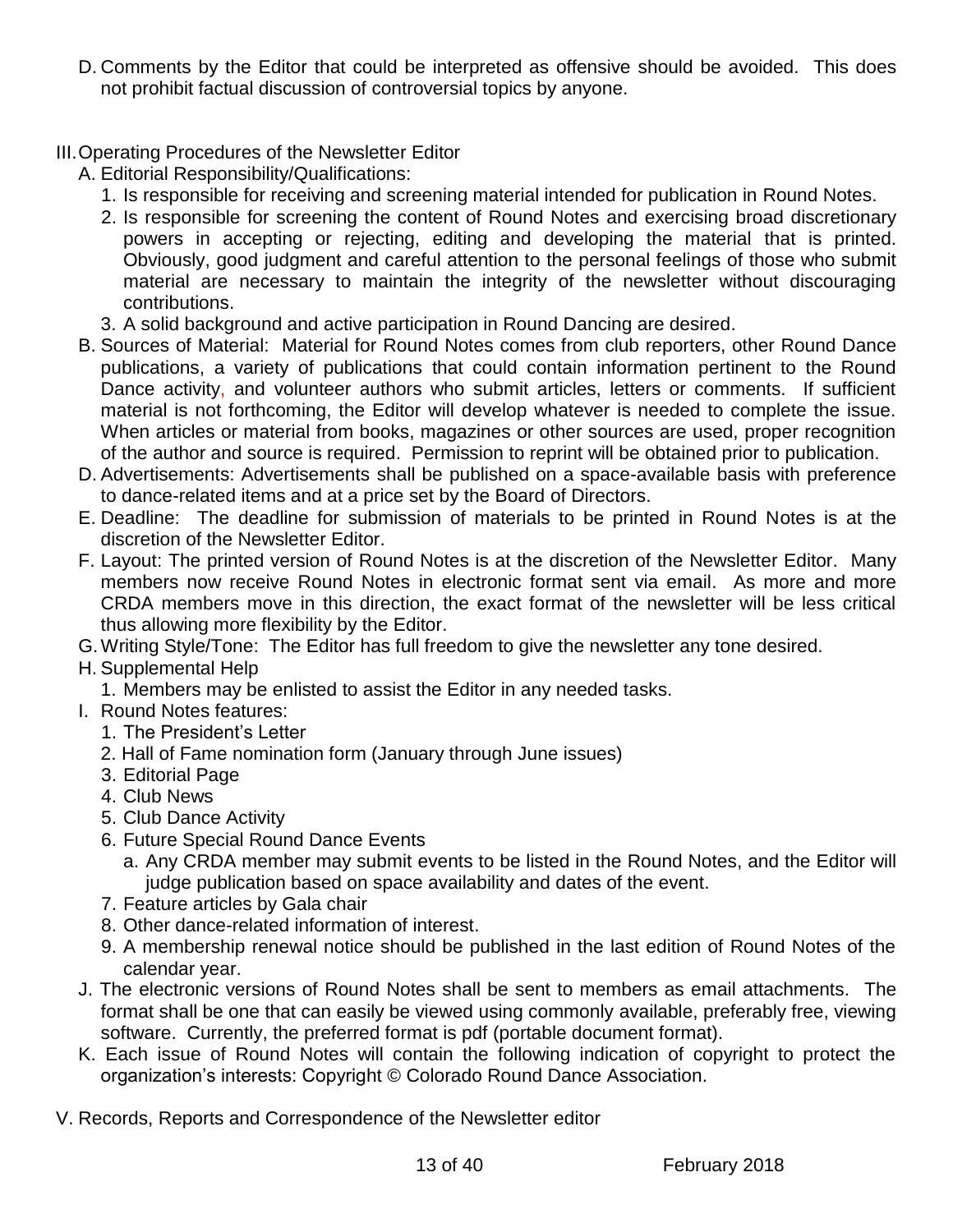- A. The source material for each issue of Round Notes shall be retained for at least one year after publication.
- B. One hard copy of each issue of Round Notes shall be retained for the permanent file. Backup copies of electronic versions will be stored in multiple locations. The issues will be archived according to the policy described in General Information above.

# <span id="page-13-0"></span>**Public Relations Committee**

- I. See current Bylaws for Public Relations Committee primary duties.
- II. Public Relations activities are conducted by various representatives and subcommittees:
	- A. Facebook
	- B. Square Dance Representatives
	- C. Strolling Rounders
	- D. Website

# <span id="page-13-1"></span>**Facebook Subcommittee**

- I. Basic Duties of the Facebook Subcommittee.
	- A. Monitor and maintain the CRDA Facebook page.
	- B. Work with the Public Relations Committee to use Facebook to publicize the association.
	- C. Work with the Website Subcommittee to provide a link to the CRDA Facebook page. Suggest material and links from Facebook that could be incorporated into the CRDA website.
- II. Operating Policies and Procedures of the Facebook Subcommittee
	- A. Ensure that postings on the Facebook page are appropriate and related to the purposes of CRDA (e.g. foster and promote Round Dancing, provide for the free exchange of dance related material).
	- B. Page administrators should only post articles, flyers, information, etc. related to the organization. A violation of this is grounds for removal as a page administrator.

## <span id="page-13-2"></span>**Square Dance Representatives**

- I. Basic Duties of the Square Dance Representatives.
	- A. Will represent the Colorado Round Dance Association in the affairs of local Square Dance organizations. This includes exchanging information between CRDA and these organizations.
	- B. Will find out the details of upcoming meetings and attend when possible.
	- C. Will verify these organizations' newsletter deadlines for articles. Prepare appropriate articles and submit them to the editors by the deadlines.
- II. Operating Policies of the Square Dance Representatives
	- A. The CRDA Representative serves as liaison to the organization and shall be treated by CRDA very much like a committee chair. It should be noted, however, that the representatives have no vote in the business of these organizations and should conduct themselves accordingly. They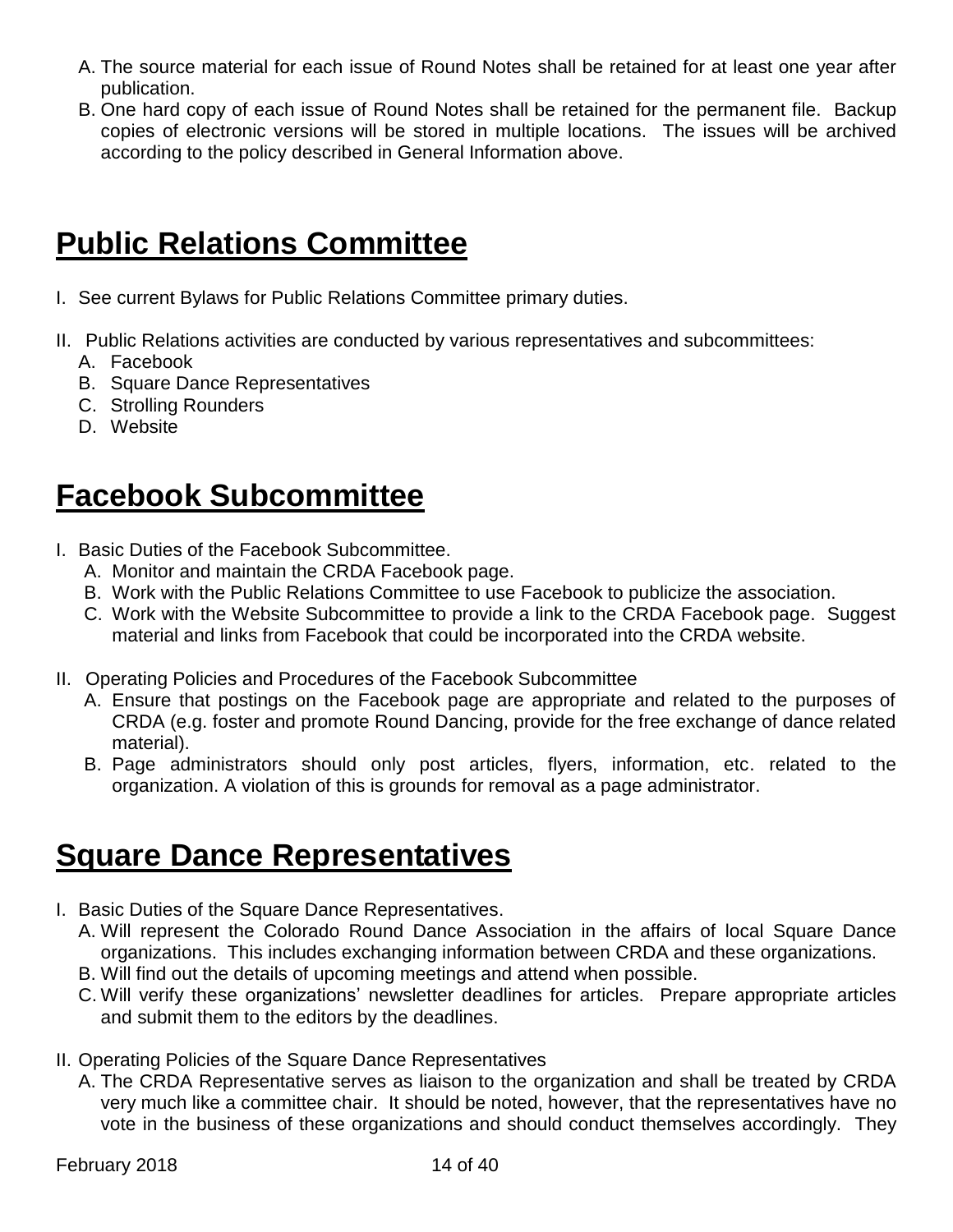are spokespersons of CRDA, and therefore should become conversant in the current policies, practices and activities of CRDA.

- B. The relevant organizations to which CRDA may have representatives are:
	- 1. Colorado State Square Dance Association (CSSDA)
	- 2. Denver Area Square and Round Dance Council (DAS&RDC)
	- 3. Northeast Area Square Dance Council (NASDC)
	- 4. Colorado West Area Square Dance Council (CWASDC)
	- 5. Southeast Area Square Dance Council (SASDC)
	- 6. Tri State Square Dance Council (TSSDC)
	- 7. San Luis Valley Square Dance Council (SLVSDC)

#### III.Operating Procedures of the Square Dance Representatives

#### A. Meetings

- 1. Will find out when the organizations' meetings are held. They are announced in the organizations' newsletters to which the representative is encouraged to subscribe.
- 2. When committee reports are given, CRDA is expected to provide a report. When the organization President calls for the report, the Representative orally delivers his/her report and provides a written copy of the report to the organization's Secretary. The content of the report is usually a brief description of current and upcoming CRDA activities.
- 3. When appropriate, the Representative is free to comment in the name of CRDA on business before the organization.
- B. At the CSSDA State Square Dance Festival each June, the Square Dance Representative shall design and set up a display about CRDA in the Showcase of Ideas. The CSSDA 3-R Committee handles this area. Meet with them to determine times, location and any special requests. The Representative may appoint someone else to do this.
- C. The Representatives also bring information from these organizations back to CRDA by way of reports at Board of Directors and General Membership meetings as well as articles in Round Notes.

# <span id="page-14-0"></span>**Strolling Rounders Subcommittee**

- I. See current Bylaws for Strolling Rounders Subcommittee primary duties.
- II. Basic Duties of the Strolling Rounders.
	- A. Plan and organize official visits throughout the area by delegations of CRDA member round dancers to beginner class graduations, round dance clubs and other special events to promote the activities of CRDA and benefits of membership.
	- B. Obtain information about the Fun Dances, Spring Dance, Harvest Moon Dance and Gala to share with prospective members.
	- C. Contact every CRDA member Round Dance cuer, instructor and teacher to obtain beginner class graduation information and regular club dance schedules.
	- D. Obtain information on special events that involve Round Dancing and share the information with classes and clubs that are visited.
- III. Operating Policies and Procedures of the Strolling Rounders.
	- A. Beginner Class Graduation Visits. The Strolling Rounders chair should make a list of all beginner class graduations dates and coordinate with the leaders to arrange visitation dates. During the visits, the delegations should give congratulatory remarks, a brief description of the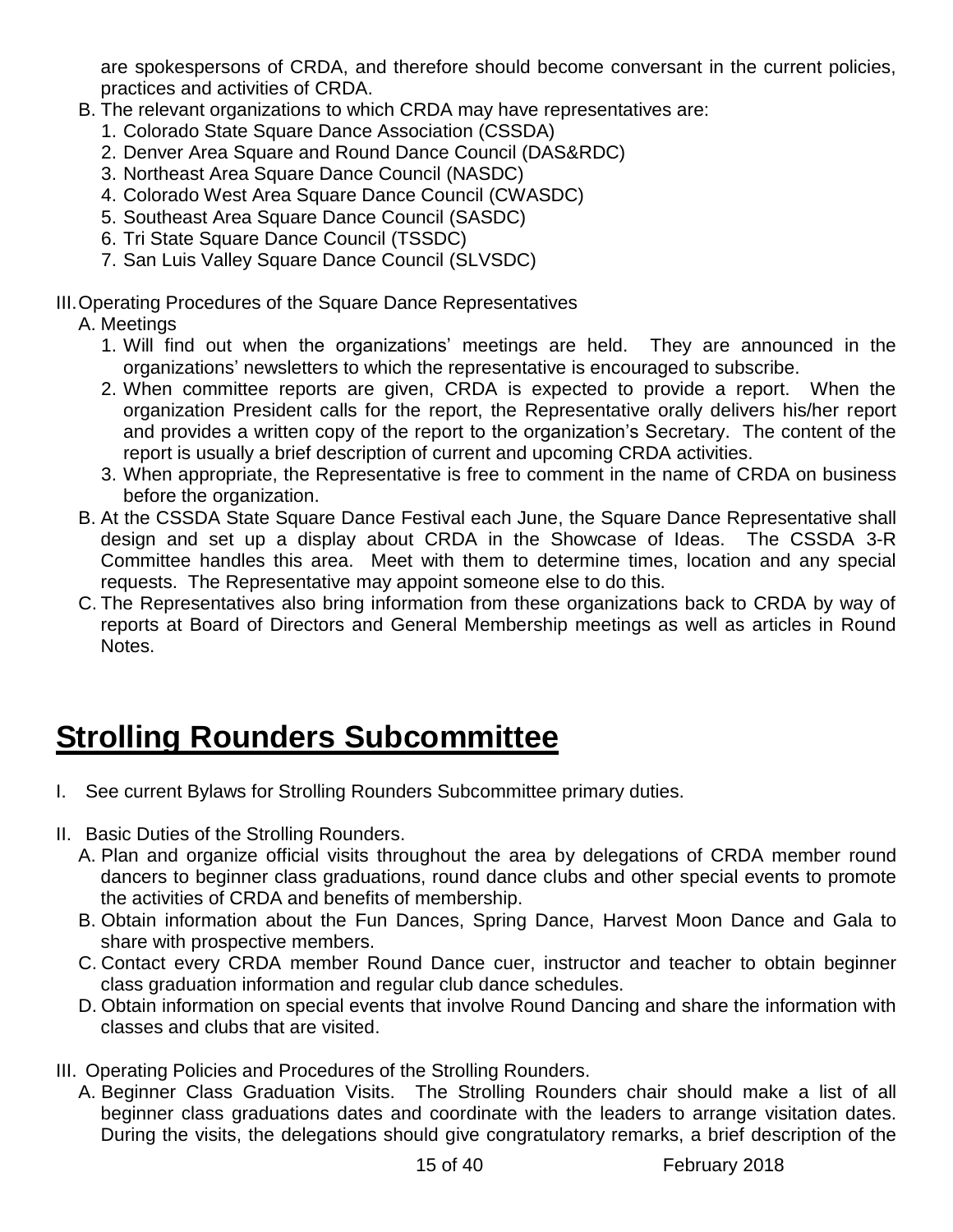benefits of membership in CRDA, accompanied by encouragement to join, and followed by a description of and invitation to the Spring Dance.

B. Gala Publicity Visits. Between the Spring Dance and the annual Gala, visits should be scheduled to as many Round Dance clubs and other special events which involve Round Dancing as possible. Emphasis should be especially placed on the Gala location, dates, format, the guest instructors, the teaching sessions planned and pre-registration benefits. Membership brochures and Gala pre-registration forms should be made available, and several should be left with the club's leader. The Strolling Rounders chair should also make efforts to contact non-CRDA member Round Dance leaders and schedule visitations if the leaders permit.

# <span id="page-15-0"></span>**Website Subcommittee**

- I. See current Bylaws for Website Subcommittee primary duties.
- II. Basic duties of the Website Subcommittee.
	- A. Shall promote CRDA and its activities through CRDA's webpage found at: www.crda.net
	- B. Shall keep the website up to date with current information. This information can include:
		- 1. All CRDA dance events
		- 2. Current Board of Directors
		- 3. Round Dance clubs
		- 4. Round Dance lessons
		- 5. Hall of Fame nomination form
		- 6. Hall of Fame recipients
		- 7. Membership application form
		- 8. Committee membership and openings
		- 9. Board of Directors Meeting dates and locations
- III. Operating Policies and Procedures of the Website Subcommittee.
	- A. Ensure that all material on the website is appropriate and in good taste.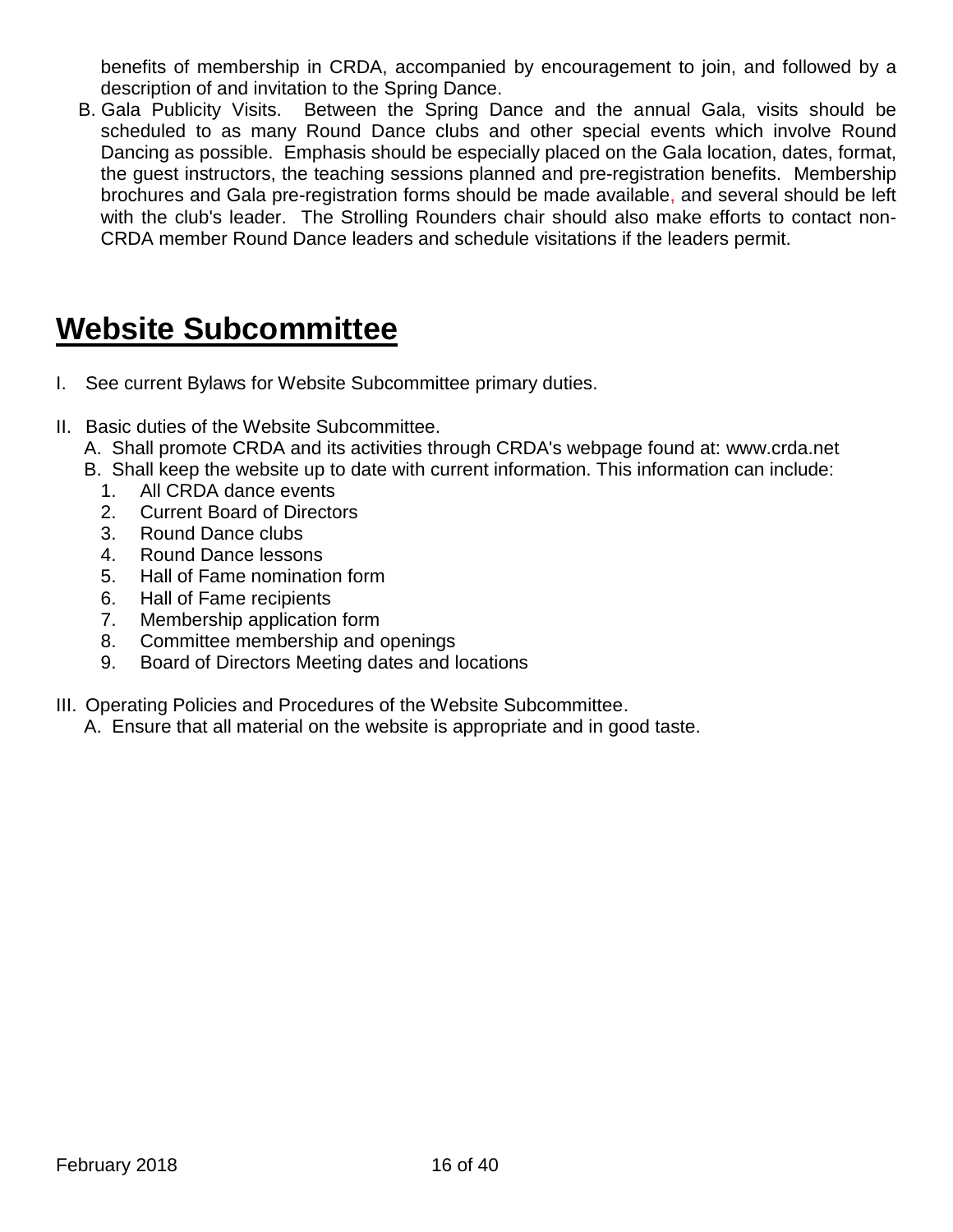# <span id="page-16-0"></span>**CRDA Sponsored Dance Events**

I. See current Bylaws for policies related to CRDA Sponsored Dance events, currently only related to the Gala Committee.

- II. Basic Duties of CRDA Sponsored Dance Committees
	- A. Organize successful CRDA sponsored Round Dance events for the purpose of introducing new material, improving dancing skills and contributing to the enjoyment of social contacts through Round Dancing. These include:
		- 1. Gala
		- 2. Spring Dance (Beginner Dancer Round Dance Party)
		- 3. Harvest Moon
		- 4. Regional Dance events
		- 5. Fun Dance events
	- B. Promote CRDA Sponsored Round Dance events throughout the state.
	- C.Develop cooperation, communication and friendship between Round Dance clubs, dancers and instructors throughout the state through CRDA Sponsored Dance events.

#### III. Actions upon assuming Chair of committee

- A. Begin planning EARLY.
- B. Develop a plan. Create task lists complete with timelines.
- C.Document everything and describe the rationale for any decisions. Use this information for progress reporting, for final reports and for updating these procedures.
- D.Involve many people in planning and execution never turn away a volunteer.
- E. Find members with a positive attitude for leadership positions. Each appointee to a Chair position should be enthusiastic toward that task to be effective
- F. Listen particularly to those who have done this before. Ask them to explain their rationale for the approaches that were used. What would they do differently the next time?
- G.Encourage committee members to work in groups so everyone's experience and talent contributes.
- H.Analyze the attendee evaluations and committee reports from the previous year. If appropriate, involve those people in the specific area in which they would like to see a change. Recognize that CRDA sponsored dance events have evolved over the years with careful adjustment of procedures each year. Make changes only with careful consideration, rather than based only on one or two comments in evaluations.
- I. Communicate with your committee frequently. Make detailed reports describing the procedures you have used in fulfilling your assignment. The more detailed information the committee has the less opportunity there is for planning error. Committee members should be solicited for their comments and opinions.
- J. Entire committees should brainstorm difficult issues.
- K. Entire committees should openly discuss and come to consensus on important and potentially controversial issues.
- L. Cultivate an environment that seeks input from all involved.
- IV. Written Contracts Related to CRDA Sponsored Dances
	- A. Contracts shall be negotiated and executed to bind physical facilities and Guest instructors. The documents shall be as simple as possible, yet afford clear understanding of the major responsibilities of all parties to the agreements. The President or designated delegate is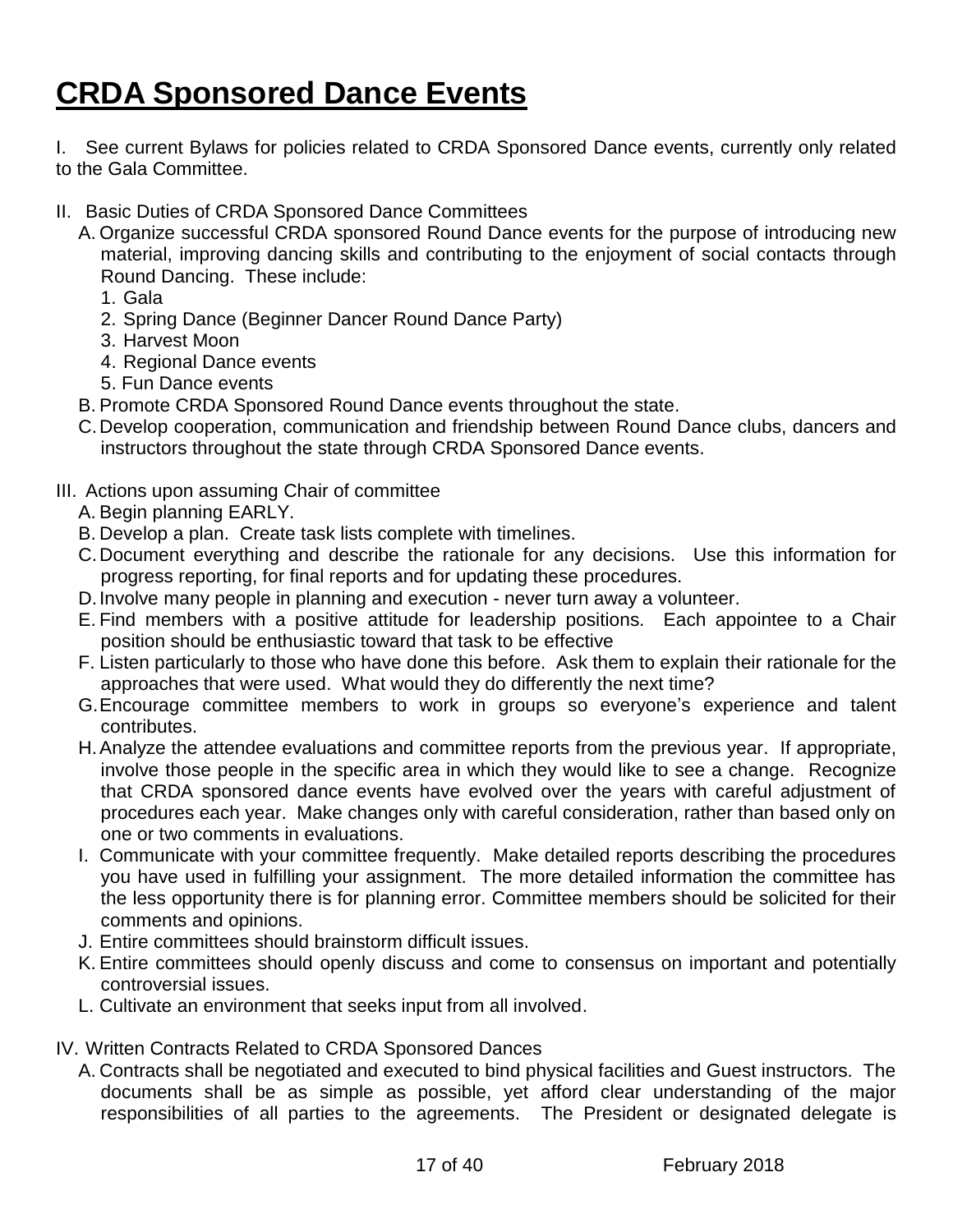responsible for reviewing and signing all contracts. Make use of standard contract templates, adjusting as necessary with approval of the Board of Directors.

V. Members of the CRDA Sponsored Dance Events committees

A. Committee members must be members of CRDA, as prescribed by the Bylaws.

- VI. Policies and Procedures
	- A. CRDA sponsored dance events are primarily social. The financial objective is to balance expenses with income as closely as possible. A modest net income or loss will be acceptable.
	- B. CRDA cuers who volunteer to cue at CRDA sponsored dance events, receive ½ price admission (with the exception of Fun Dance Events, which are handled differently because cuers are paid).

### <span id="page-17-0"></span>**Fun Dance Events**

- I. Basic Duties
	- A. Review the duties for all CRDA sponsored dances.
	- B. Organize a Fun Dance Event for the purpose of giving Round Dancers a place to dance on weekends and to financially break even.
- II. Policies and Procedures
	- A. CRDA Fun Dance Events should be placed in different areas throughout the state (according for the density of dancers).
	- B. CRDA Fun Dance Events are scheduled on Friday or Saturday evenings or Sunday afternoons depending on cuer and hall availability.
	- C. Fun Dance Events are not scheduled in some months to avoid conflict with CRDA and other organization dance events.
		- 1. June Colorado State Square and Round Dance Council Festival.
	- D. CRDA advertises Fun Dance Events via flyers, in Round Notes, in the DAS&RDC Bulletin, on the CRDA website, and through announcements at other dance events.
	- E. The CRDA Fun Dance chair arranges the hall rentals and contacting cuers to cover the dances for the year (with the exception of the Grand Junction area Fun Dance Event).
	- F. The cost of Fun Dance Events is determined by the board.
	- G. CRDA does not provide snacks at these events.
		- 1. Host cuers and their clubs are welcome to provide snacks at no cost to CRDA.
	- H. Two CRDA member cuers provide the programming and cueing.
		- 1. The cuers select routines appropriate to the dance level of the dancers present.
	- I. CRDA's Treasurer (or their representative) collects the money at the door and pays the cuers and the hall rental from the CRDA treasury and not directly from the funds collected during the dance.
		- 1. From funds collected at the door, the hall rental is paid first.
		- 2. The cuers are next compensated on a sliding scale.
			- a. The minimum cuer compensation is \$45 and the maximum is \$60.

b. The amount the cuers are paid depends on the amount available from the funds collected at the door (after the hall is paid).

c. If the dance needs to be canceled due to weather or any other unforeseen circumstance, no compensation is given to the cuers.

d. Payment of the hall rental fee due to weather cancellation depends on the policy of the hall.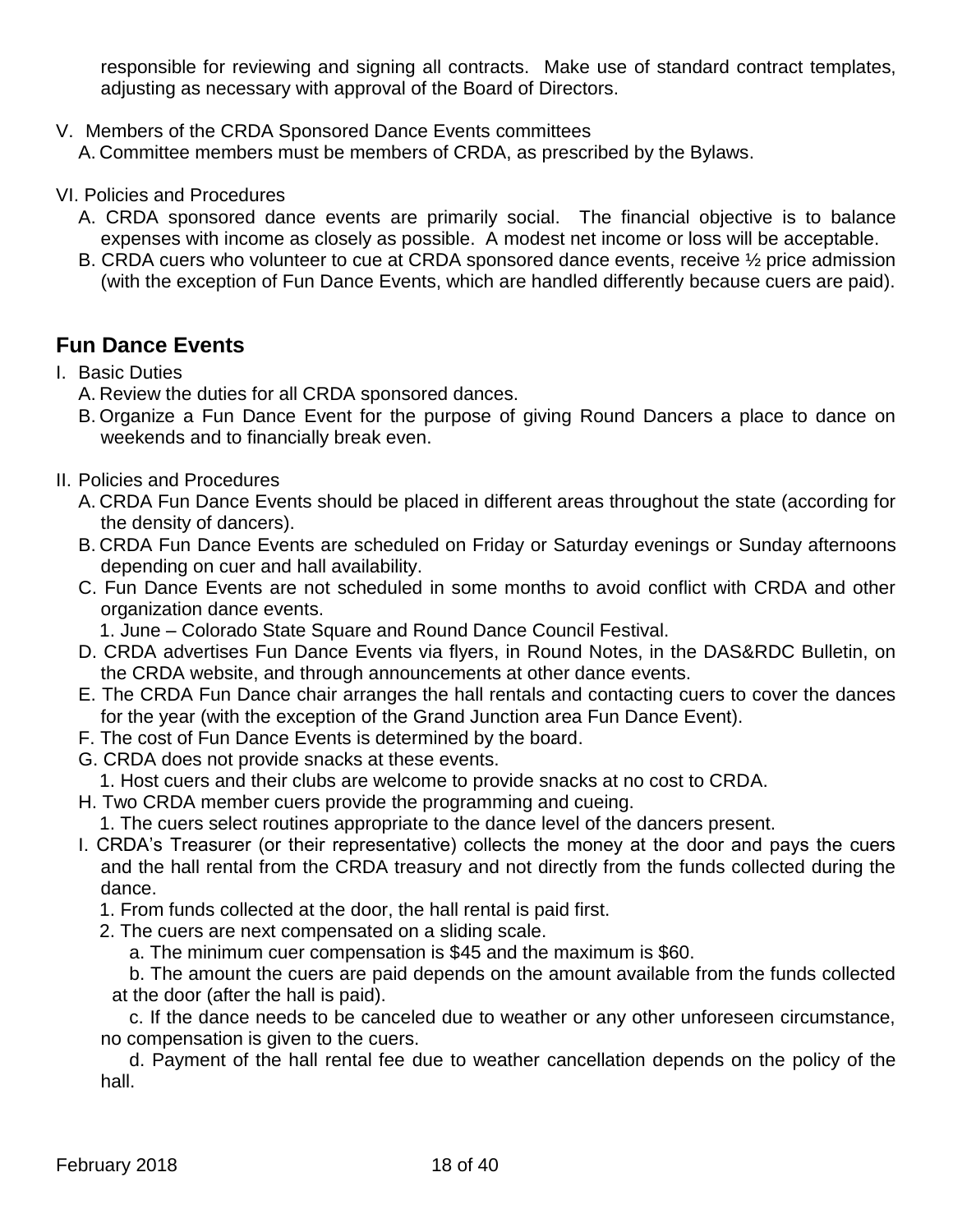### <span id="page-18-0"></span>**Regional Dance Events**

#### I. Basic Duties

- A. Review the duties for all CRDA sponsored dances.
- B. Organize a Regional Dance event for the purpose of introducing new material, improving dancing skills and contributing to the enjoyment of social contacts through Round Dancing throughout the state.
- II. Policies and Procedures
	- A. Any person or group may present a proposal to the CRDA Board of Directors for a regional dance.
	- B. Board members are encouraged to promote regional dances within their areas.
	- C.The proposal should include:
		- 1. The location of an adequate facility and rental cost.
		- 2. A date that does not have conflicting activities.
		- 3. Range of levels of dance routines to be taught and programmed.
		- 4. Admission price.
		- 5. Suggested instructors and cuers.
		- 6. Plan for advertising the event.
	- D.The plan should be submitted to the President for consideration at either
		- 1. A regular meeting of the Board of Directors, or
		- 2. A special meeting of the Board of Directors.
	- E. If the proposal is approved by the Board of Directors, the persons submitting the proposal are responsible for ensuring all necessary activities for a successful dance event are carried out.
	- F. The finances of the event will be backed by CRDA funds. Any profit or loss will be reflected in the CRDA General fund.

### <span id="page-18-1"></span>**Spring Dance Events**

- I. Basic Duties
	- A. Review the general procedures for all CRDA sponsored dance event committees.
	- B. Organize one or more Spring Dance events for the purpose of introducing new dancers to the festive atmosphere of a Round Dance event.
	- C.Promote the Spring Dance event throughout the state.
	- D.Develop cooperation, communication and friendship between Round Dance clubs, dancers and instructors throughout the state through the Spring Dance event.
- II. Policies and Procedures
	- A. The Spring Dance Events are held for the specific purpose of gathering all the graduating beginner dancers together for a dance event where they can meet one another, can dance to the cuing of a variety of teachers, and can be introduced to Round Dancing in a festive atmosphere.
	- B. The dance events are held on Sunday afternoons in March, April or May, if possible not to conflict with other special dances or holidays.
	- C. Beginner class graduates get reduced admission to the events. CRDA members also get reduced admission.
	- D. The program will be based on current rhythms and phases being taught at beginner classes. The program should include an intermediate or advanced level dance to demonstrate the scope of Round Dancing to the new dancers.
	- E. Experienced dancers are encouraged to attend so they can help welcome the new Round Dancers to the world of Round Dancing.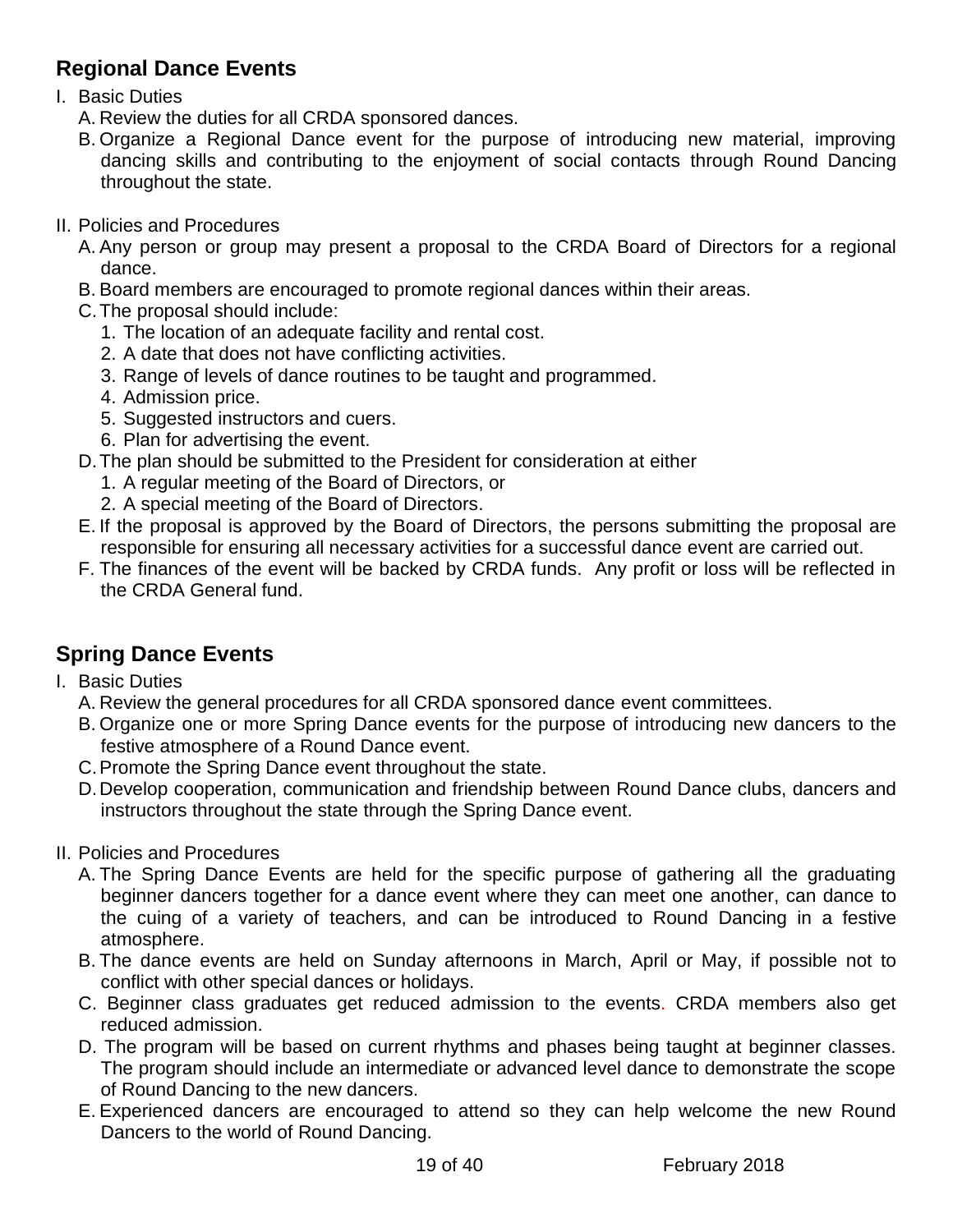# <span id="page-19-0"></span>**Gala Dance Event**

### <span id="page-19-1"></span>**Gala Committee**

- I. See current Bylaws for policies related to the Gala committee.
- II. See procedures for CRDA Sponsored Dances.
- III. Basic Duties of the Gala Committee
	- A. Organize a Gala dance event for the purpose of introducing new material, improving dancing skills and contributing to the enjoyment of social contacts through Round Dancing.
	- B. Develop cooperation, communication and friendship between round dance clubs, dancers and instructors throughout the state through the Gala dance event.
- IV. The Gala Dance Event
	- A. The Gala dance event may commence on Friday afternoon with an informal dance event or on Friday evening with a programmed dance, continue Saturday with morning and afternoon workshops/clinics at various levels, followed by a programmed dance on Saturday night. A Sunday morning clinic or review may be included depending on hall and cuer availability.
	- B. Per the Bylaws, Article III, Section 5, only CRDA members can cue or provide instruction at CRDA events. In order to meet the Bylaw requirement, Gala guest instructors are granted honorary membership status (i.e. payment of dues not required) in CRDA the year prior to their Gala until the end of the year following their Gala. By receiving the newsletter during this period, they become familiar with the operation of the organization, and they see the outcome of their instruction. This policy was established many years ago and has generated many compliments from guest instructors.

No honorary membership status is necessary for Gala clinicians, because they must already be members of CRDA.

- C.To minimize misunderstanding, the Gala committee chair will be the main point of contact to the Guest Instructors. Other possible contacts with the Guest Instructors would be the Gala Program Chair and Gala Hosts.
- D. Year(s) prior to the Gala event, the following would have been decided:
	- 1. Guest Instructors: Will be proposed by the Cuer Selection Committee following the prescribed procedures.
	- 2. The combination of the availability of guest instructor(s) and physical facilities on the same weekend will determine the weekend on which this event will be scheduled. It has usually been held on the second Friday and Saturday in October.
	- 3. One-Floor/Two-Floor/Three-Floor: This will be decided by the Board of Directors for each event based on a variety of factors including the facility, availability of suitable guest instructors, and finances.
	- 4. The number and identification of guest instructors will be decided at least two years in advance of the event.
	- 5. This event may be held anywhere in the state where a significant number of dancers can be expected to attend. A suitable (number of dance halls, size of dance halls, type of flooring, availability of nearby hotel rooms, etc.), economical facility must be available.
	- 6. Guest instructors will provide teaching at the Phase II, III, IV, V and VI levels at all Gala events, except when the facility does not provide sufficient halls to accomplish this. In such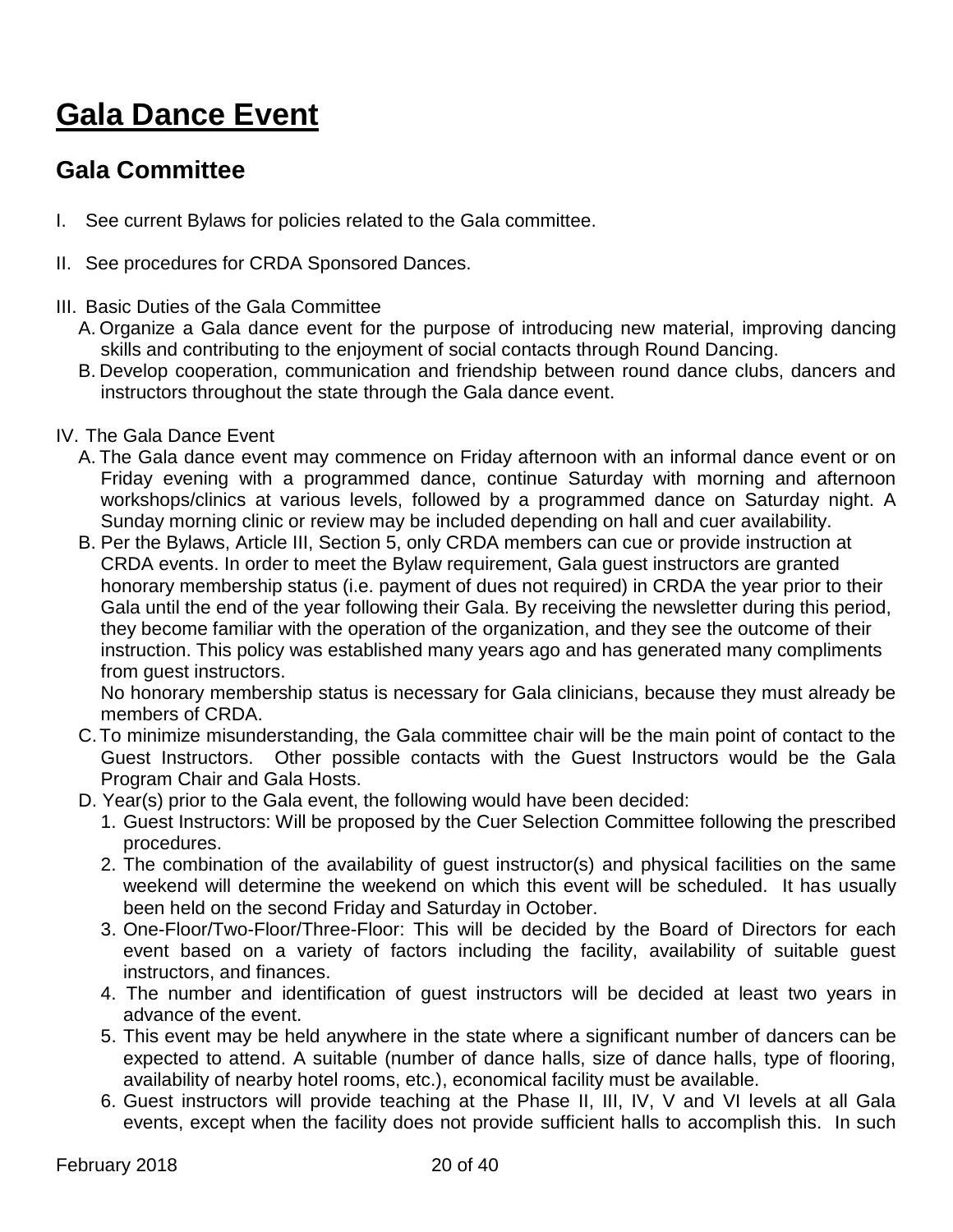case, higher and/or lower level teaching may be eliminated. The Gala committee will offer a proposal that will be reviewed and approved by the Board of Directors.

- 7. The same approach as IV.D.6 applies to the dance level of the evening dance programs.
- V. Records, Reports and Correspondence
	- A. A comprehensive report of the Gala planning and execution will be given to the incoming Gala chair.
	- B. The report will include information from each committee and a detailed overview written by the Gala chair.
	- C.Copies of all significant correspondence, receipts, notes, contracts, etc., will also be included.
	- D.A complete financial report will be included.
	- E. Post-mortem comments, recommendations and evaluations.
	- F. The report shall be completed by the Gala wrap-up meeting, which is held no later than December 31 of the year of the Gala.
	- G. Record any expenses and claim reimbursement from the Treasurer.

## <span id="page-20-0"></span>**Gala Chair**

- I. Basic Duties of the Gala Chair
	- A. The chair is directly responsible to the Board of Directors, through the President and will keep the President informed of all plans and significant activities BEFORE making any agreements or announcements.
	- B. The chair will secure the approval and support of the Board of Directors for (note that many of these will be decided before chair selection):
		- 1. Proposed budget (the earlier this can be done, the better)
		- 2. Deviation from long standing traditions
	- C.The chair will attend Board of Directors meetings to report progress.
- II. Actions upon Assuming Office
	- A. Confirm the following key aspects:
		- 1. Dates of the event
		- 2. Event format (one-floor vs two-floor vs three-floor, one guest instructor vs two, etc.)
		- 3. Dates of the event
		- 4. Guest instructors (identity, contracts)
		- 5. Location
		- 6. Admission fees
- III. Operating Procedures of the Gala Chair and Gala Committee.
	- A. Committee Organization. The Gala Chair should delegate many tasks to committee members so the coordinating and overseeing functions of the chair position can be accomplished. It is wise to have major committee chairs committed before the preceding Gala so that they can shadow their counterparts, plan and recruit help. The Gala committee composition includes, at a minimum, people filling the following roles. Each of the committees include as many committee members as needed to fulfill the committee's duties
		- 1. Chair
		- 2. Assistant Chair
		- 3. Registration Chair
		- 4. Program Chair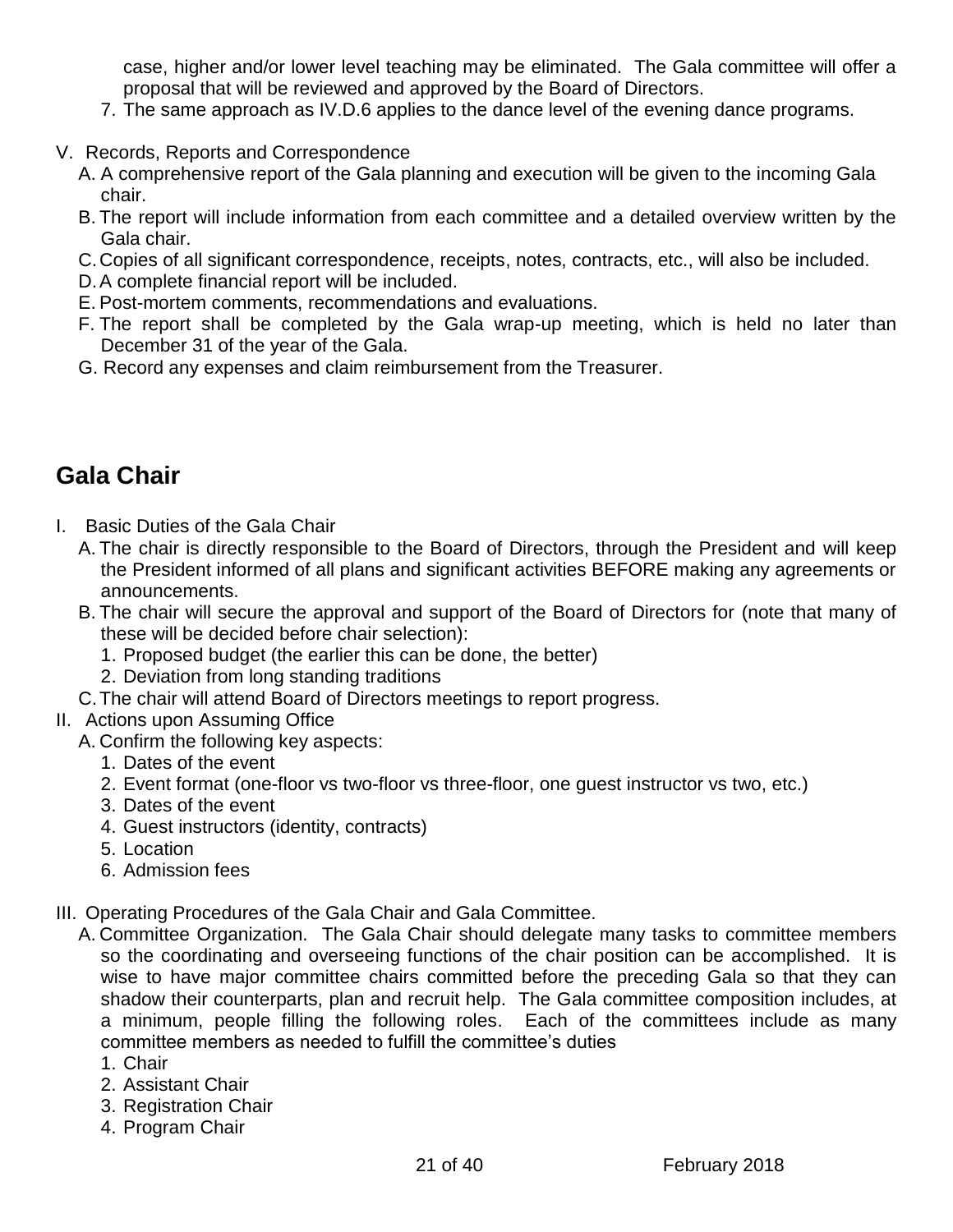- 5. Publicity Chair
- 6. Sound Chair
- 7. Syllabus Chair
- 8. Signs Chair
- 9. Decorations Chair
- 10.Refreshments Chair
- 11. Greeters and Hospitality Chair
- 12. Hosts
- 13. Gift-Goodie basket Chair
- 14. Facility/Hotel/Motel/Restaurants Chair
- 15. Photography Chair
- 16. After-Party Chair
- B. Submit a proposed Gala budget for the Board of Directors review and approval, using input from committee chairs.
- C.Coordinate with each committee chair as often as necessary to insure satisfactory and timely completion of all tasks and to assist them in any way possible.
- D.Communicate with the guest instructors and Board of Directors as necessary.
- E. Actively participate in the publicity activities.
- F. Involve the Assistant Chair in all plans and activities, including providing them with copies of all important and relevant documents.
- G.Accomplish all duties that have not been delegated.

| Gala Year                                                                                     |                                                                                   |                                                                           |                                                            |
|-----------------------------------------------------------------------------------------------|-----------------------------------------------------------------------------------|---------------------------------------------------------------------------|------------------------------------------------------------|
| January                                                                                       | February                                                                          | March                                                                     | June                                                       |
| Finalize Gala plans                                                                           | Communicate with<br>committee chairs to verify<br>assignments are<br>progressing. | Coordinate distribution of<br>publicity materials with<br>Publicity chair | Announce Gala at Colorado<br>State SD Festival             |
| Prepare final budget (with<br>information from the<br>Treasurer) and present to<br><b>BOD</b> |                                                                                   | Announce Gala at Spring<br>Dance event                                    | Verify finalized travel<br>arrangements for guest<br>cuers |
| Coordinate travel<br>arrangements with guest<br>cuers                                         |                                                                                   |                                                                           |                                                            |
| Coordinate publicity with<br>Publicity chair                                                  |                                                                                   |                                                                           |                                                            |

 $\overline{\phantom{a}}$ 

### <span id="page-21-0"></span>**Gala Chair Timetable**

| Gala Year                                                      |                           |                                                                    |                                                   |
|----------------------------------------------------------------|---------------------------|--------------------------------------------------------------------|---------------------------------------------------|
| July                                                           | September                 | October                                                            | November                                          |
| With Program chair, develop<br>preliminary evening<br>programs | Finalize evening programs | Gala dance event                                                   | Gala wrap-up meeting to<br>develop report of Gala |
| Survey CRDA members and<br>cuers for dance routine<br>choices  |                           | Take care of any last minute<br>details; gather data for<br>report | Finalize and submit final<br>Gala report          |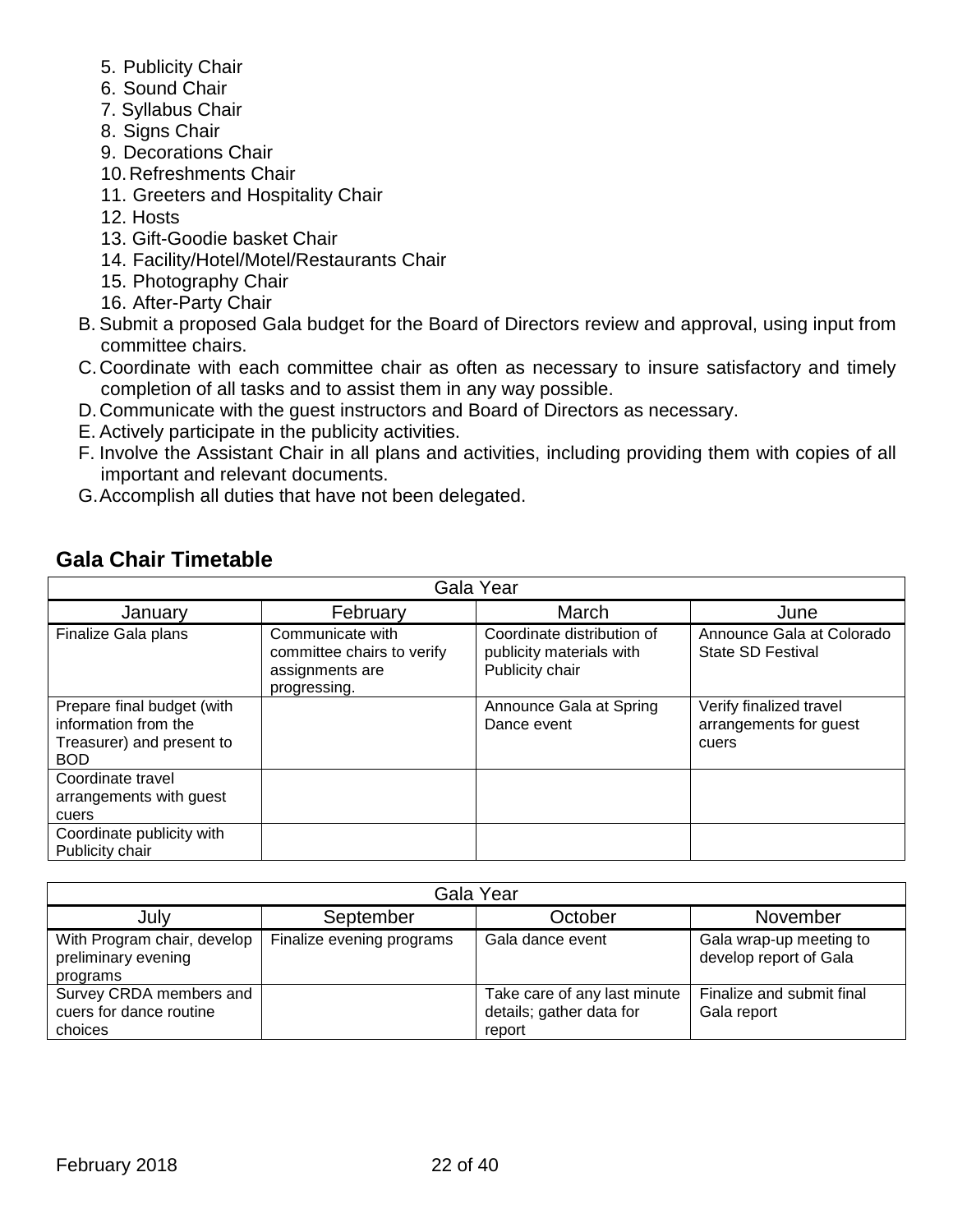## <span id="page-22-0"></span>**Gala Assistant Chair**

- I. In the event of a lengthy absence or the incapacitation of the Gala chair, perform the Chair's duties.
- II. Perform other duties assigned by the Chair to advance progress of planning and execution of the Gala dance event.
- III.Be available to assist with publicity functions, including speaking publicly about the Gala.
- IV. Plan for the next Gala.
	- A. Make notes for next year during each step of the process this year.
	- B. Appoint all committee chairs for the next Gala before the preceding Gala wrap-up meeting.
	- C. Make an introductory announcement during the preceding Gala, of the dates, location, and guest instructors for the next Gala.
	- D.Prepare, print, and distribute the official flyer/preregistration form during the preceding Gala. If all information is not yet available, prepare and print a preliminary flyer providing whatever information is known at that time. The official flyer/preregistration form should be published as soon as possible. Insure that appropriate publicity is given to the event including a monthly article in Round Notes.
	- E. Help the committee chairs recruit committee members from as many clubs and as many regions of the state as possible.

| <b>Prior Year</b>                                                               |                                                                 |                                   |                                                               |
|---------------------------------------------------------------------------------|-----------------------------------------------------------------|-----------------------------------|---------------------------------------------------------------|
| July                                                                            | August                                                          | October                           | November                                                      |
| Choose Theme                                                                    | <b>Appoint Committee Chairs</b>                                 | Announce at preceding Gala        | Double check facility<br>arrangements and work out<br>details |
| Prepare overall Gala plan.                                                      | Prepare, print, and distribute<br>flyers and registration forms | Take notes of important<br>issues | Attend previous Gala wrap-<br>up meeting                      |
| <b>Coordinate with President</b><br>on details of Guest<br>Instructor contracts |                                                                 |                                   |                                                               |
| Arrange for Round Notes<br>subscription for Guest<br>Instructors                |                                                                 |                                   |                                                               |
| Complete registration forms<br>for inclusion in preceding<br>Gala syllabus      |                                                                 |                                   |                                                               |

### <span id="page-22-1"></span>**Gala Assistant Chair Timetable**

## <span id="page-22-2"></span>**Gala Registration Committee**

- I. Basic Duties
	- A. Provide for registration of attendees at all sessions of the Gala.
	- B. Accept registration forms and fees. Coordinate handling of membership fees and information with CRDA Membership chair.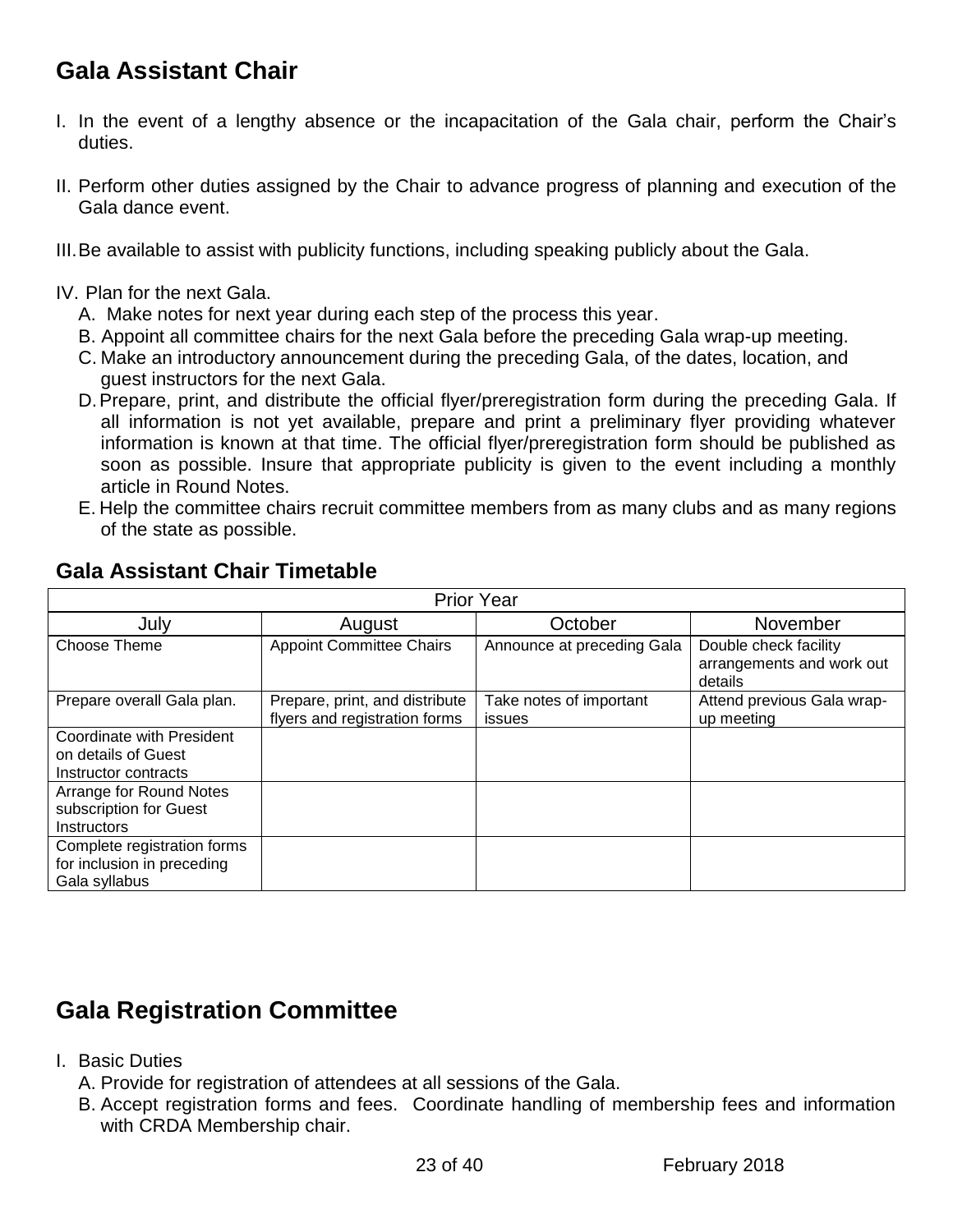- C. Acknowledge each pre-registration.
- D. Keep careful records that account for registration fees and contact information of those registered.
- E. In collaboration with the CRDA Treasurer, transfer funds to the Treasurer at agreed upon intervals.
- II. Actions upon Assuming Office
	- A. Discuss the registration function of the Gala with the Gala chair and previous Gala Registration Committee chair.
	- B. Obtain a copy of the report for the last Gala of the same type from the Gala chair.
	- C. Discuss procedures and intervals for fund transfers with the Gala Chair and the Treasurer.
	- D. Using the Gala pre-registration form and practice of previous Registration chairs as guides, use appropriate software to format registration information.
	- E. Recruit people to help with the registration function during the Gala. With their help, plan how to process dancers as quickly and as efficiently as possible. Priority should be placed on processing pre-registered dancers most rapidly, letting them experience how pre-registration speeds up the check-in process.
- III.Operating Policies (Pre-Registration)
	- A. Pre-registration closes one week after the Spring Dance of the Gala year. This gives the new beginner dancers a chance to pre-register at the lower price.
		- 1. Be knowledgeable of the current Gala pricing.
	- B. To resolve registration-related disputes, accept the attendee's version of the issue as correct unless there is conclusive evidence to the contrary.
- IV. Operating Procedures (Walk-In Registration)
	- A. Arrange for people to be at the registration table all four sessions to accept walk-in registrations.
	- B. During the Gala, follow your planned procedures. If they are not working well, revise them.

| <b>Prior Year</b>                    |                                                                    |  |
|--------------------------------------|--------------------------------------------------------------------|--|
| October                              | November                                                           |  |
| Collect pre-registrations at<br>Gala | Attend previous Gala wrap-<br>up meeting                           |  |
|                                      | Solicit ideas and thoughts<br>from previous Registration<br>chairs |  |

<span id="page-23-0"></span>

| Gala Year                    |                              |                               |                     |
|------------------------------|------------------------------|-------------------------------|---------------------|
| January-April                | May                          | October                       | November            |
| Provide monthly registration | Arrange for members to       | Gala - Coordinate             | Attend Gala wrap-up |
| lists to Gala chair and      | help with on-site            | distribution of materials and | meeting             |
| Treasurer                    | registrations                | logging of attendees          |                     |
| Send funds collected to      | Coordinate with              | Contribute to Gala report on  |                     |
| Treasurer on agreed-upon     | Membership chair for on-site | registration information      |                     |
| schedule                     | member renewals and          |                               |                     |
|                              | acceptance of member         |                               |                     |
|                              | applications                 |                               |                     |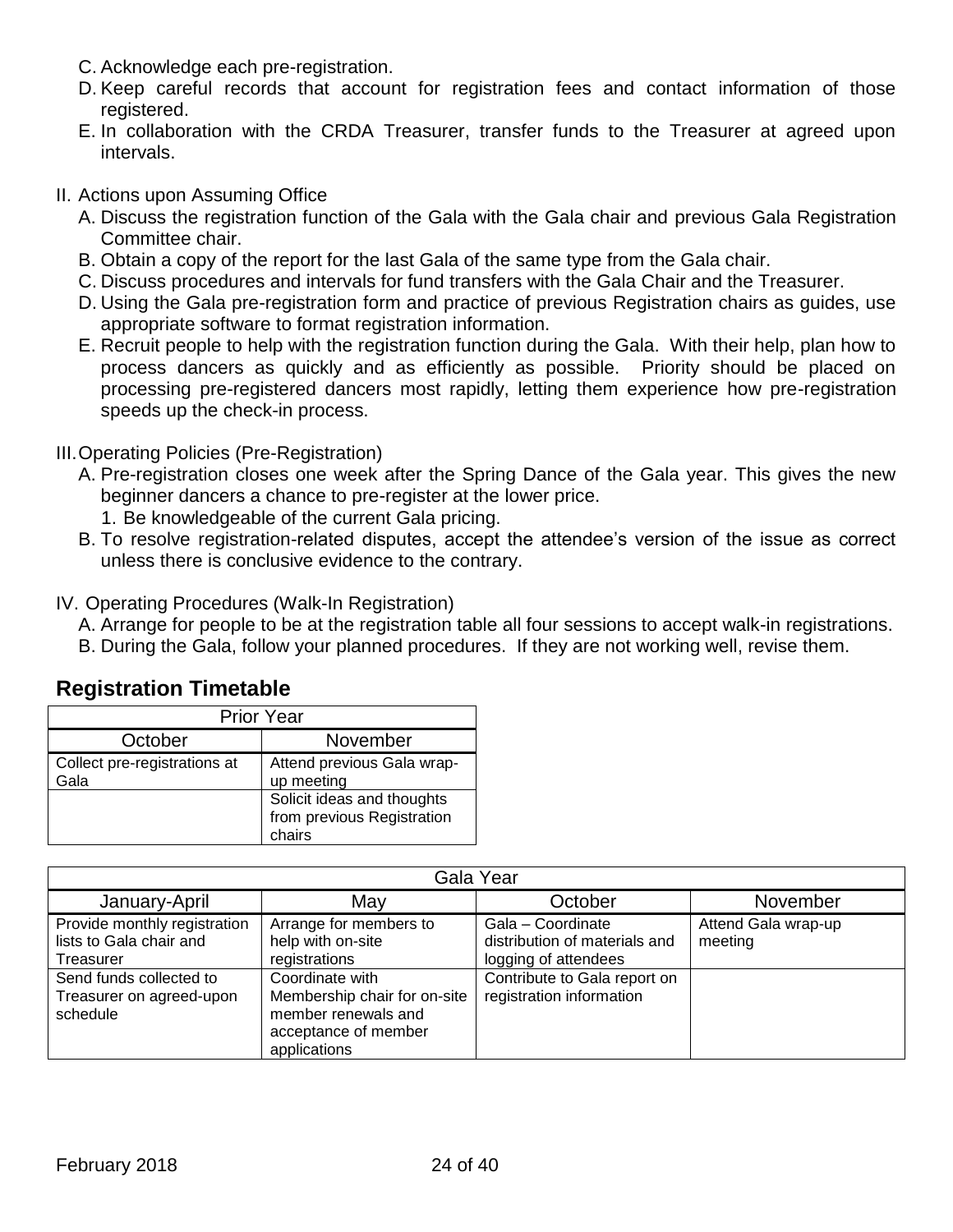## <span id="page-24-0"></span>**Gala Program Committee**

- I. Basic Duties of the Gala Program Committee.
	- A. Create and publish the evening dance program of the highest quality for each dance hall.
	- B. Develop the program for daytime teaching activities.
- II. Operating Policies
	- A. Each CRDA member Round Dance leader, teacher, or cuer shall be given an opportunity to indicate his/her availability to cue at the Gala.
	- B. Every reasonable effort will be made to program those who respond affirmatively.
	- C. Cuers/teachers/instructors are free to decline without condemnation or negative consequences.

#### III.Operating Procedures

- A. General: The method outlined here is one which has been proven to work very well over the years. Gala Program Committees may use any method they wish as long as the desired result is achieved.
- B. Organize and Plan: Upon appointment, the Program chair should research the requirements of the position and formulate initial plans. They should become familiar with approaches of previous Gala dance events and lessons learned. The development of acceptable evening programs requires significant consultation with CRDA cuers and dancers.
	- 1. This is a labor-intensive job. Use of a word processor and database will minimize the labor, reduce errors and save lots of time. Make use of the work done by previous Program chairs.
	- 2. The Program chair should seek guidance from the Gala committee as to the desired breakdown of the programming by dance routine level. The following breakdown for a threehall Gala is a starting point for planning:
		- a. Phase II-III (Easy) Hall: about 30 routines 50% phase II, 50% 'easy' phase III (plus 2 phase II 'view and cue' level dances).
		- b. Phase III-V (Intermediate) Hall: about 33 routines 30% 'difficult' phase III, 60% phase IV, 10% 'easy' phase V.
		- c. Phase IV-VI (Advanced) Hall: about 33 routines 30% 'difficult' phase IV, 40% phase V, 30% phase VI.
	- 3. The Program Committee will also program the activities that involve the Guest Instructors.
		- a. Guest instructors will share the request portion of the program both Friday and Saturday nights with local CRDA cuers.
		- b. Guest instructors will cue at least 50% of their available time both Friday and Saturday nights. The schedule needs to include time to move between halls and set up.
		- c. Guest instructors will present demonstrations of routines to be taught on Saturday after the Friday evening dance program.
		- d. Guest instructors will conduct Friday night, Saturday morning and Saturday afternoon routine teaches with clinics as time allows. The time and level will be determined by the Gala committee in consultation and coordination with the Guest instructors.
		- e. Guest instructors will be asked by the Gala Committee to present an exhibition program during the Saturday evening program. The format of that program will be organized with input of the Gala committee and in consultation and coordination with the Guest instructors.
- C. Gather Data.
	- 1. Popular dance routines may be determined by vote of CRDA teachers and dancers. If a voting method is used, the vote list is updated from the previous year by adding new, popular routines, removing older, less popular ones, and asking CRDA cuers to make suggestions on routines that should be added. By September 15 (or earlier) a ballot should be made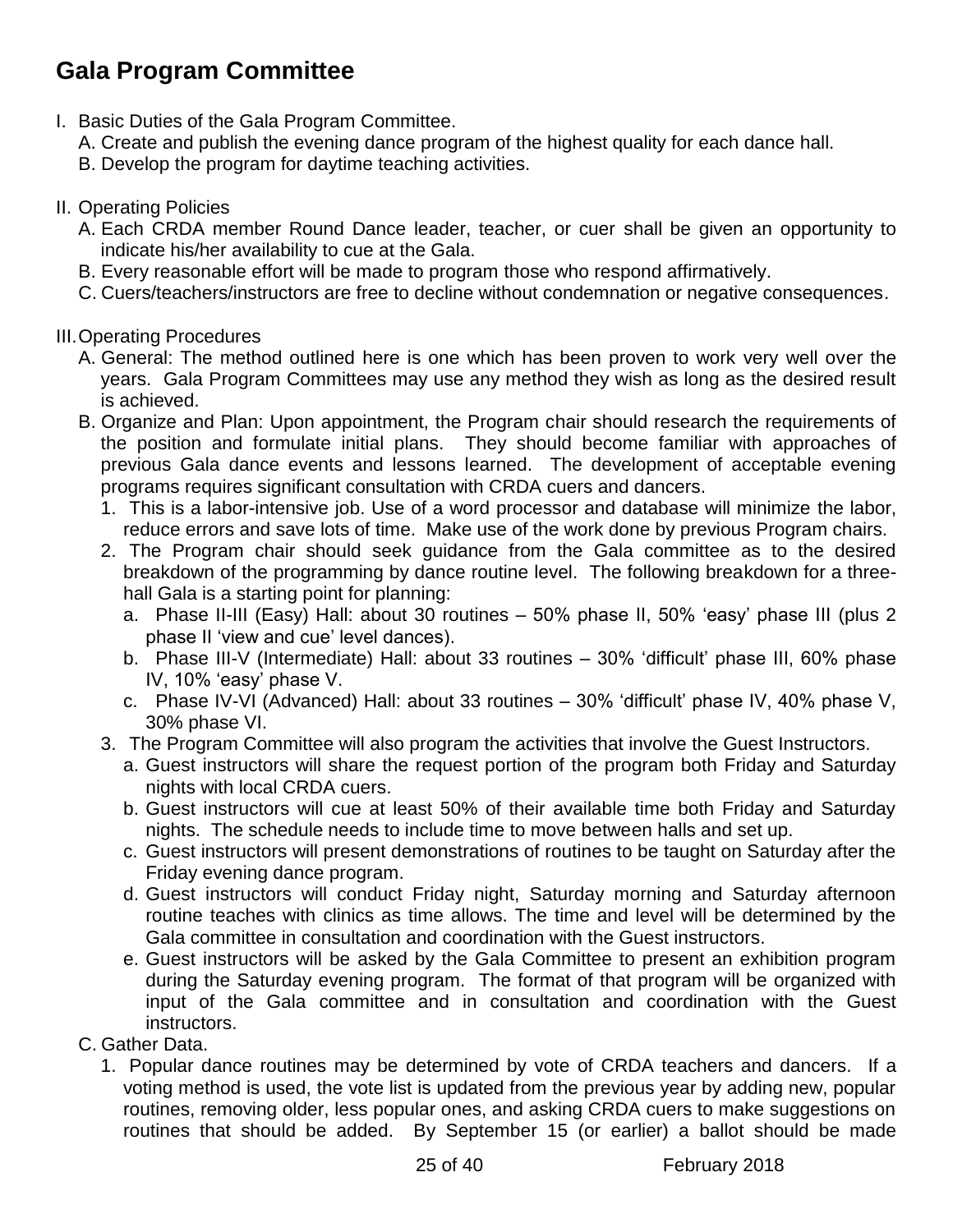available to all CRDA members and those pre-registered for the Gala. This should be coordinated through the CRDA webmaster in order to allow online voting. Voting should available online by the time of the CRDA Harvest Moon dance event, or earlier. A voting deadline of 2-4 weeks is appropriate. Only those intending to attend the Gala event should be asked to vote on the program, although it is recognized that this is an unenforceable request.

- 2. All CRDA member Round Dance leaders, teachers, and cuers will be given the opportunity to indicate their willingness to cue and/or MC at the Gala. This can be done in conjunction with the online voting with a separate column to indicate those routines that the cuers are comfortable to cue for the Gala. Routines that are cued by the Guest instructors should also be gathered at this time.
- 3. If the voting method is not being used, a questionnaire should be sent to all Round Dance leaders, teachers, cuers and dancer run clubs. The questionnaire should solicit their availability to cue and/or MC, if they are CRDA members. They should be asked to list all the dances that their club is regularly dancing by name, choreographer and phase level. The questionnaire should be made available by September 15 (or earlier) with a deadline to respond within 2-4 weeks.
- D. Program Planning
	- 1. While waiting for the data to come in, the Program Chair should sketch mock-ups of the schedule for each hall for Friday and Saturday. This must include all the events scheduled for each hall, such as the phase II view & cues and the demonstrations on Friday night, the teaches/clinics on Saturday morning and afternoon, the CRDA annual General Membership meeting, and the CRDA Announcements and dancing exhibitions on Saturday night. They should block time for anything else they can foresee that takes time.
	- 2. Experience has shown that scheduling dance routines at four minute intervals allows the program to flow very smoothly and on schedule. This works well for normal dance routines lasting about 3 minutes. Some high-level routines last 4 minutes or longer, and so this should be taken into account. Therefore, block out four minute (or longer) segments on the program mock-up for the dancing periods.
	- 3. Similarly, experience has shown that scheduling twenty minute intervals for the phase II view & cue sessions on Friday night is optimum. These intervals should be scheduled for each dance routine to be taught, which is one per guest instructor.
- E. Tally the Data: When the Program chair receives the ballot or questionnaire replies, they should tally cuer availability. Then they should tally the routine votes with a database program or chart which lists the dances down the left and cuers across the top. A list should be created for each hall, according to the levels which will be programmed in each hall. This information will show:
	- 1. All the dance routines that are currently being danced in Colorado and their relative popularity.
	- 2. All the dance routines that are regularly cued by each cuer.
- F. Analyze and Refine the Data
	- 1. If the Program chair is programming multiple halls that require splitting a phase into 'easy' and 'difficult', classify the dance routines appropriately.
- G.Build the Program. The Program chair uses the information available to build the program: time intervals for routines, list of the potential dance routines from votes or questionaires, and list of the cuer-dance routines matches.
	- 1. Building the Program: Sets for an individual cuer usually consist of four or five dance routines. Within each set, the level and rhythm should be varied. Begin with cuers whose cuing repertoire is the smallest and move to those whose are larger.
	- 2. The Program chair should make sure that no cuer is scheduled to cue any dance that they did not include on their list without consultation.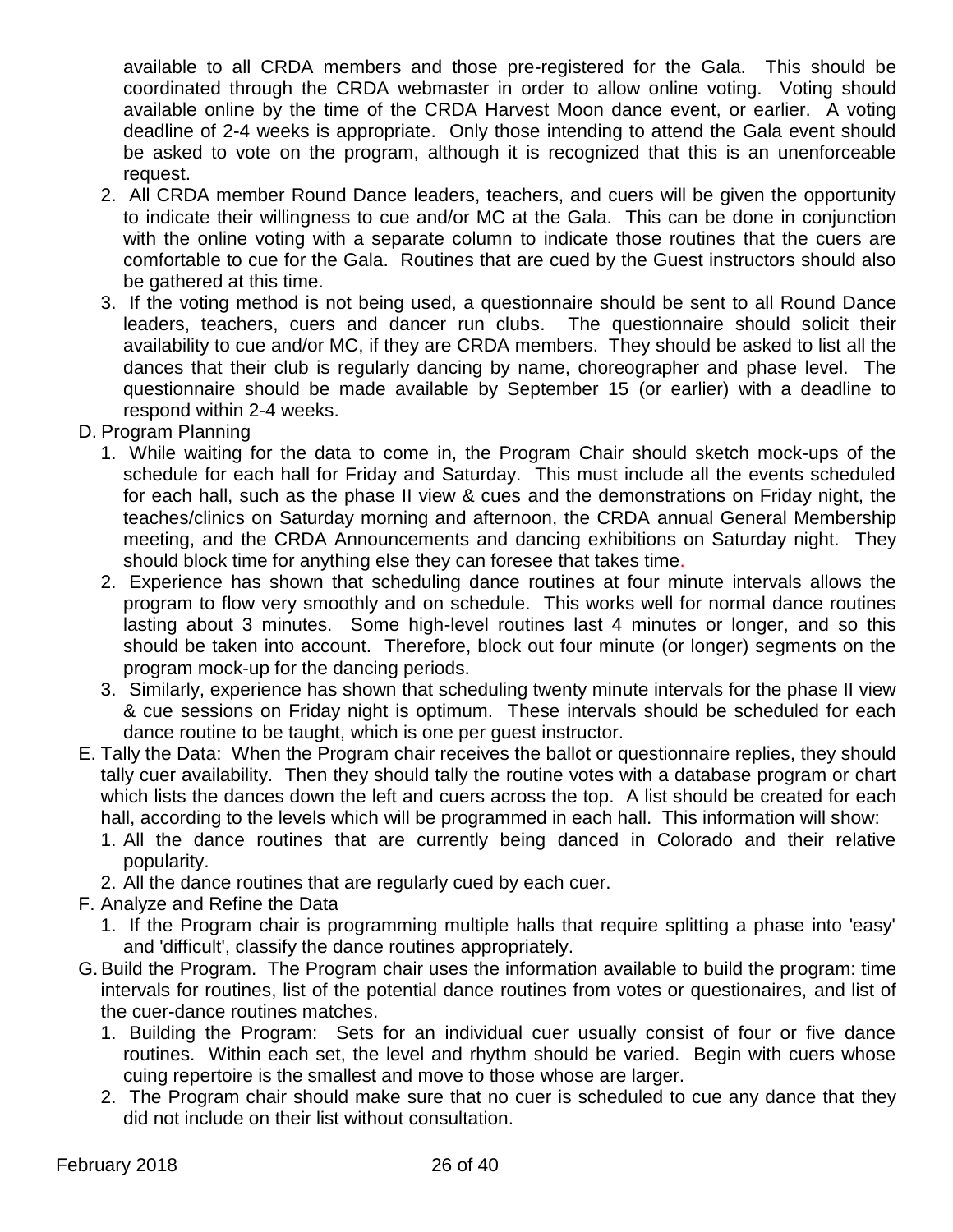- 3. Popular routines choreographed by the Guest instructors may wish to be included in their sets.
- 4. Request rounds will be shared by Guest Instructors and capable CRDA leaders. When there are multiple halls, the Guest instructors will switch halls on Friday and Saturday evenings.
- 5. MCs may be assigned to oversee the timing and cuer transitions, and to make any announcements. MCs are free to participate in the dance program, but should remain vigilant to any problems that could arise.
- 6. A Top 10 segment may be included in the Saturday evening program. The two dance routines receiving the highest votes in phases II through V may be danced during this segment of the program. The phase and rhythm should be mixed in this segment. The top two Phase VI dance routines may be scheduled in the Advanced Hall Saturday evening program.
- 7. The Guest Instructor couples should not be scheduled to cue immediately preceding the demonstration segment (Friday night), the exhibition program (Saturday night), or their view and cue sessions (Friday night). This gives them time to be physically and mentally prepared for each of their performances.
- 8. Provide lists (one per hall at the appropriate level) of those dance routines that were eliminated from the program to create request lists from which dancers can choose for request rounds.
- 9. Once the evening program is nearly final, the chair will send a list of programmed routines (not the specific schedule) to the Round Notes editor for publication and to CRDA cuers and dancer run clubs to share with their dancers.
- H. Create and Distribute the Final Schedule: The Program Chair should send the final formatted program to the Syllabus Committee and Signs Committee in sufficient time to meet printing deadlines. Formatting in full page and pocket format is appreciated by attendees. Posters showing the program schedules should be prepared for display outside the dance halls.

| <b>Prior Year</b>                       | Gala Year                                                                                                        |                                                                                                 |                                                                             |
|-----------------------------------------|------------------------------------------------------------------------------------------------------------------|-------------------------------------------------------------------------------------------------|-----------------------------------------------------------------------------|
| December                                | February-May                                                                                                     | July-August                                                                                     | September                                                                   |
| Attend previous Gala<br>wrap-up meeting | Contact CRDA cuers for<br>availability                                                                           | Prepare and distribute<br>preliminary vote lists of<br>routines to potentially be<br>programmed | Arrange for cue sheets of<br>teaches to be sent to<br>Syllabus chair        |
|                                         | Contact guest instructors to<br>coordinate teaches and<br>cueing assignments, keeping<br>the Gala Chair informed | Contact guest cuers<br>regarding status of teaches<br>and cue sheets                            | Use vote lists to finalize<br>program                                       |
|                                         |                                                                                                                  |                                                                                                 | Send list of programmed<br>routines to Round Notes<br>editor and CRDA cuers |

### <span id="page-26-0"></span>**Program Timetable**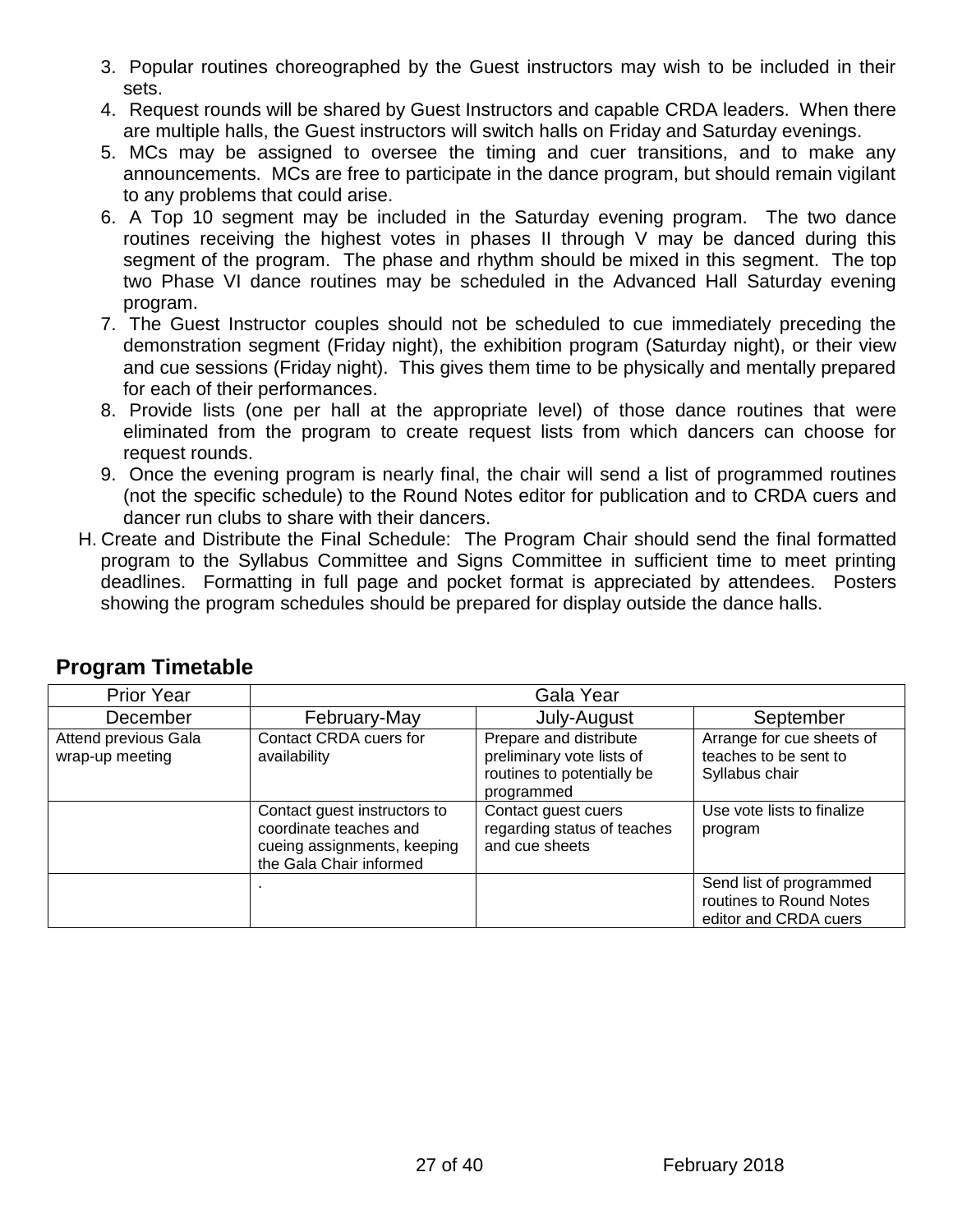| Gala Year                                                                     |                                             |                             |  |  |
|-------------------------------------------------------------------------------|---------------------------------------------|-----------------------------|--|--|
| September                                                                     | October                                     | November                    |  |  |
| Send final program to the Syllabus and<br>Gala Signs Committees for printing. | Gala – make sure program runs<br>smoothly   | Attend Gala wrap-up meeting |  |  |
| Send assignments to CRDA cuers and<br>guest instructors                       | Contribute to Gala report on<br>programming |                             |  |  |
| Provide needed setup information to<br>Facility chair                         |                                             |                             |  |  |

## <span id="page-27-0"></span>**Gala Publicity Committee**

- I. Basic Duties
	- A. Make the Gala known to Round Dancers from Colorado and surrounding areas.
- II. Actions upon Assuming Office
	- A. Discuss duties and responsibilities with the Gala chair and previous Publicity Committee chair.
	- B. Obtain a copy of the report of previous Gala of the same type (number of halls, number of guest instructors) from the Gala chair.
- III.Operating Policies
	- A. Assist and coordinate with the CRDA Public Relations Committee, which includes Committees for Strolling Rounders and the Website.
	- B. In the absence of the Strolling Rounders assume responsibility for the functions assigned to the Strolling Rounders related to publicizing the Gala.
- IV. Operating Procedures
	- A. In collaboration with the Gala Assistant Chair, design the flyer for the next Gala. Include in the design photographs of the Guest instructors, which can be obtained from the Gala Assistant Chair.
	- B. See that the flyer is distributed to:
		- 1. Colorado Round Dance Association clubs and classes
		- 2. Round Dance organizations of neighboring states
		- 3. CRDA President
		- 4. CRDA Membership Chair
		- 5. Strolling Rounders Subcommittee Chair
		- 6. CRDA Public Relations Committee Chair
		- 7. CRDA Website Subcommittee Chair
	- C. Design advertisements for the various dance bulletins and newsletters, and arrange for their publication. Examples include:
		- 1. CRDA Round Notes
		- 2. Four in-state square dance council bulletins.
		- 3. Other areas that usually draw dancers (Kansas, Nebraska, New Mexico, Texas, Oklahoma).
	- D. In coordination with the Strolling Rounders, schedule visits to various clubs and special events to publicize the Gala. Recruit members of the Gala Committee, the Board of Directors and other volunteers to participate in these visits.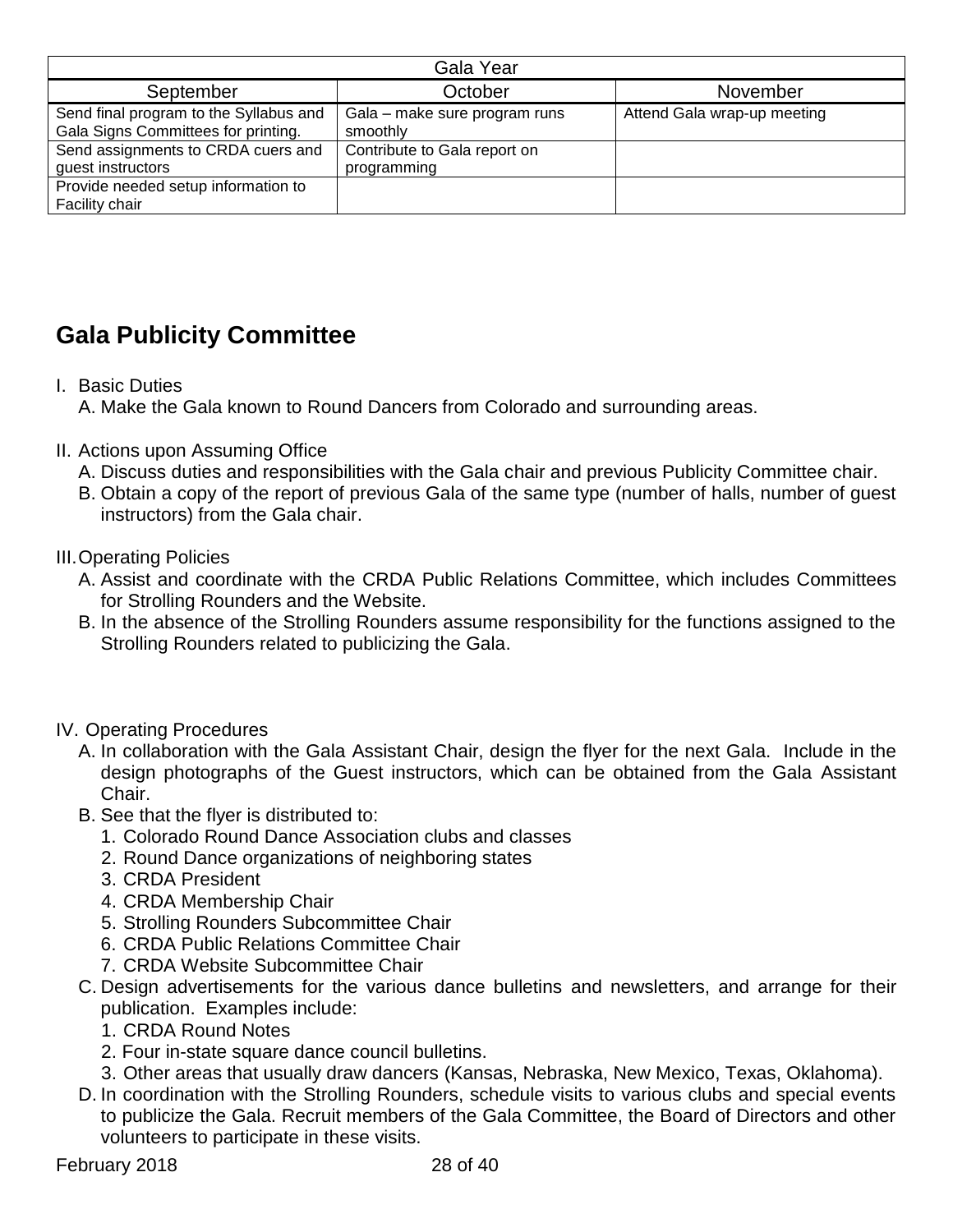### <span id="page-28-0"></span>**Publicity Timetable**

| <b>Prior Year</b>                                                                                                       |                                         | Gala Year                                                   |                                                                        |                                                                                      |
|-------------------------------------------------------------------------------------------------------------------------|-----------------------------------------|-------------------------------------------------------------|------------------------------------------------------------------------|--------------------------------------------------------------------------------------|
| September                                                                                                               | December                                | January                                                     | February                                                               | March-September                                                                      |
| Prepare, print, and<br>distribute flyers and<br>registration forms in<br>collaboration with the<br>Gala Assistant Chair | Attend previous Gala<br>wrap-up meeting | Prepare publicity plan;<br>compile address lists            | Distribute registration<br>forms and flyers to<br>area cuers and clubs | Send ads to<br>publications                                                          |
|                                                                                                                         |                                         | Compile list of area<br>bulletin addresses and<br>deadlines |                                                                        | Write news releases<br>for Round Notes &<br>area dance bulletins<br>and newsletters  |
|                                                                                                                         |                                         | Coordinate activities<br>with Gala chair                    |                                                                        | Maintain supply of<br>publicity materials &<br>provide to traveling<br>dancers       |
|                                                                                                                         |                                         |                                                             |                                                                        | Arrange for club<br>visitations in<br>coordination with<br><b>Strolling Rounders</b> |

| Gala Year                                               |                             |  |  |
|---------------------------------------------------------|-----------------------------|--|--|
| October                                                 | November                    |  |  |
| Gala                                                    | Attend Gala wrap-up meeting |  |  |
| Contribute to Gala report on publicity<br><i>issues</i> |                             |  |  |

## <span id="page-28-1"></span>**Gala Sound Committee**

- I. Basic Duties.
	- A. Arrange for and install basic sound equipment (amplifier, turntable, minidisc player, computer, speakers, microphone, audio taping boxes, and hearing assist equipment) for each hall to provide the best possible sound for cueing and teaching. Work with CRDA Equipment Committee to arrange the use of CRDA-owned items.
- II. Actions upon Assuming Office
	- A. Discuss the function of this committee with the Gala chair and previous Gala Sound Committee chair.
	- B. Obtain a copy of the Gala report for the last Gala of the same type from the Gala Chair.
- III.Operating policies
	- A. Additional sound systems used for enhancing the standard system may be used when they are provided on the same basis as the standard callers' equipment (provided at no cost to CRDA).
	- B. Appropriate backup sound equipment will be available in case of failure of the primary equipment.
- IV. Operating Procedures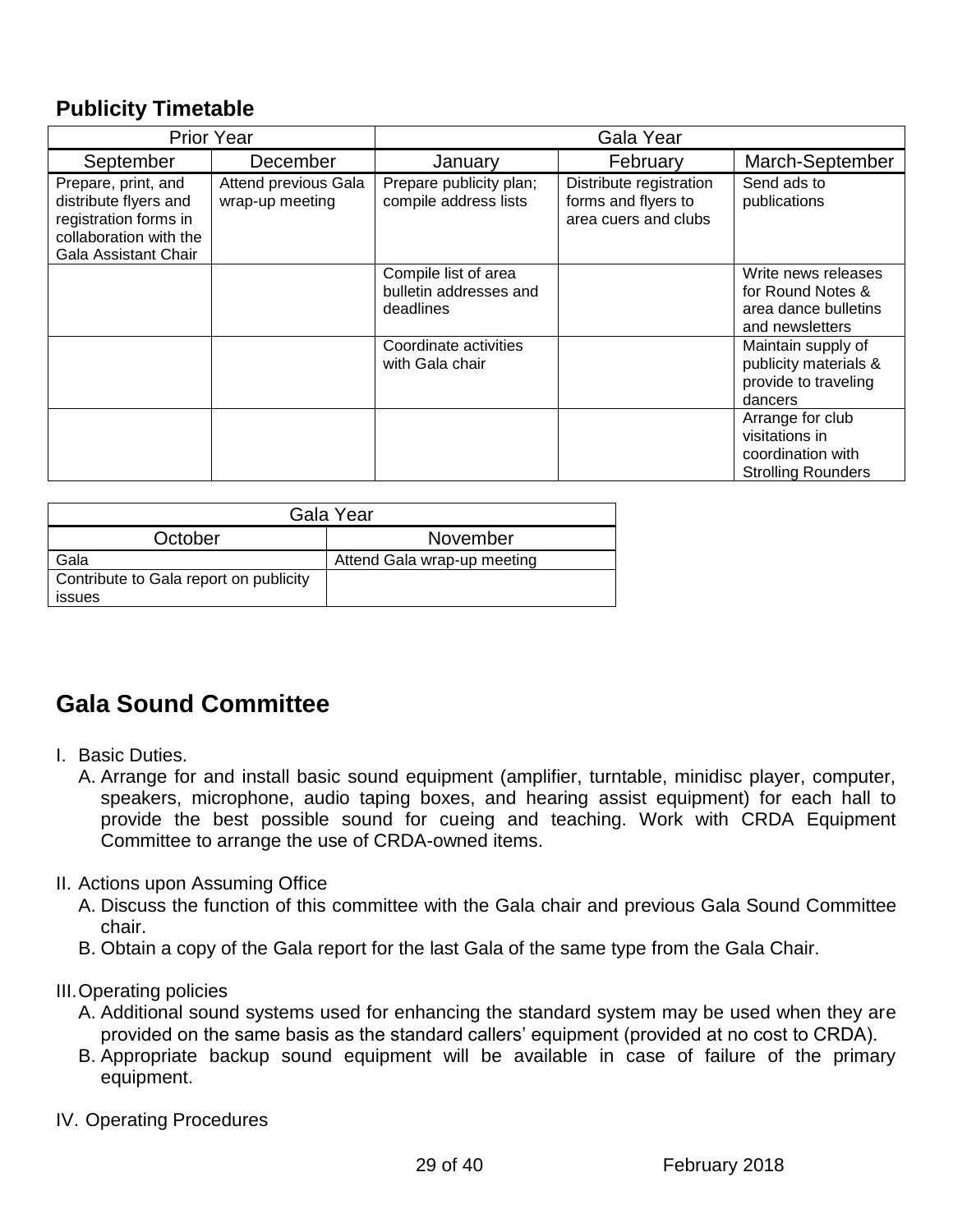- A. Arrange for and install basic sound equipment (amplifier, turntable, speakers and microphone) for each hall so as to provide the best possible sound available and to be fully operational before the starting time for each scheduled session.
- B. Wireless sound equipment (e.g. microphone receiver and transmitter) must be provided by those cuers/instructors who wish to use them.
- C. Hearing assist channel assignments must be 1, 5, and 8 for 3 halls. For 2 halls, any 2 of these 3 channel assignments will work.

### <span id="page-29-0"></span>**Sound Timetable**

| Gala Year                                                 |                                                                |                                                                                        |                                |  |  |
|-----------------------------------------------------------|----------------------------------------------------------------|----------------------------------------------------------------------------------------|--------------------------------|--|--|
| July-August                                               | September                                                      | October                                                                                | November                       |  |  |
| Coordinate sound needs<br>with Gala and Program<br>chairs | Coordinate with Facility<br>chair on set up needs and<br>times | Gala - Ensure sound<br>systems work properly; be<br>ready to make repairs as<br>needed | Attend Gala wrap-up<br>meeting |  |  |
| Arrange needed sound<br>equipment                         | Confirm arrangements for<br>borrowed equipment                 | Contribute to Gala report on<br>sound issues                                           |                                |  |  |

### <span id="page-29-1"></span>**Gala Syllabus Committee**

- I. Basic Duties.
	- A. Shall prepare and publish a Gala syllabus to be made available to each couple and single who attends the Gala.
- II. Actions upon Assuming Office
	- A. Discuss the function of this committee with the Gala chair and the previous Gala Syllabus Committee chair.
	- B. Obtain a copy of the report of this committee and a copy of its Syllabus for the last Gala of the same type from the Gala chair.
- III.Operating Policies.
	- A. Coordinate with the Gala Chair and other Gala Committee chairs.

#### IV. Operating Procedures.

- A. Coordinate with the Gala chair to develop a budget for the syllabus.
- B. Prepare the Gala syllabus.
	- 1. Design the syllabus cover, which should coordinate with the Gala event theme.
	- 2. The syllabus should contain:
		- a. Welcome letters from the President and Gala Chair.
		- b. Pictures and resumes of the Guest instructors, the Gala committee, the CRDA Board of Directors, officers and committees.
		- c. Anything else the Gala committee wishes to include.
- C. Print the Gala syllabus and Dance Programs (Pocket Programs).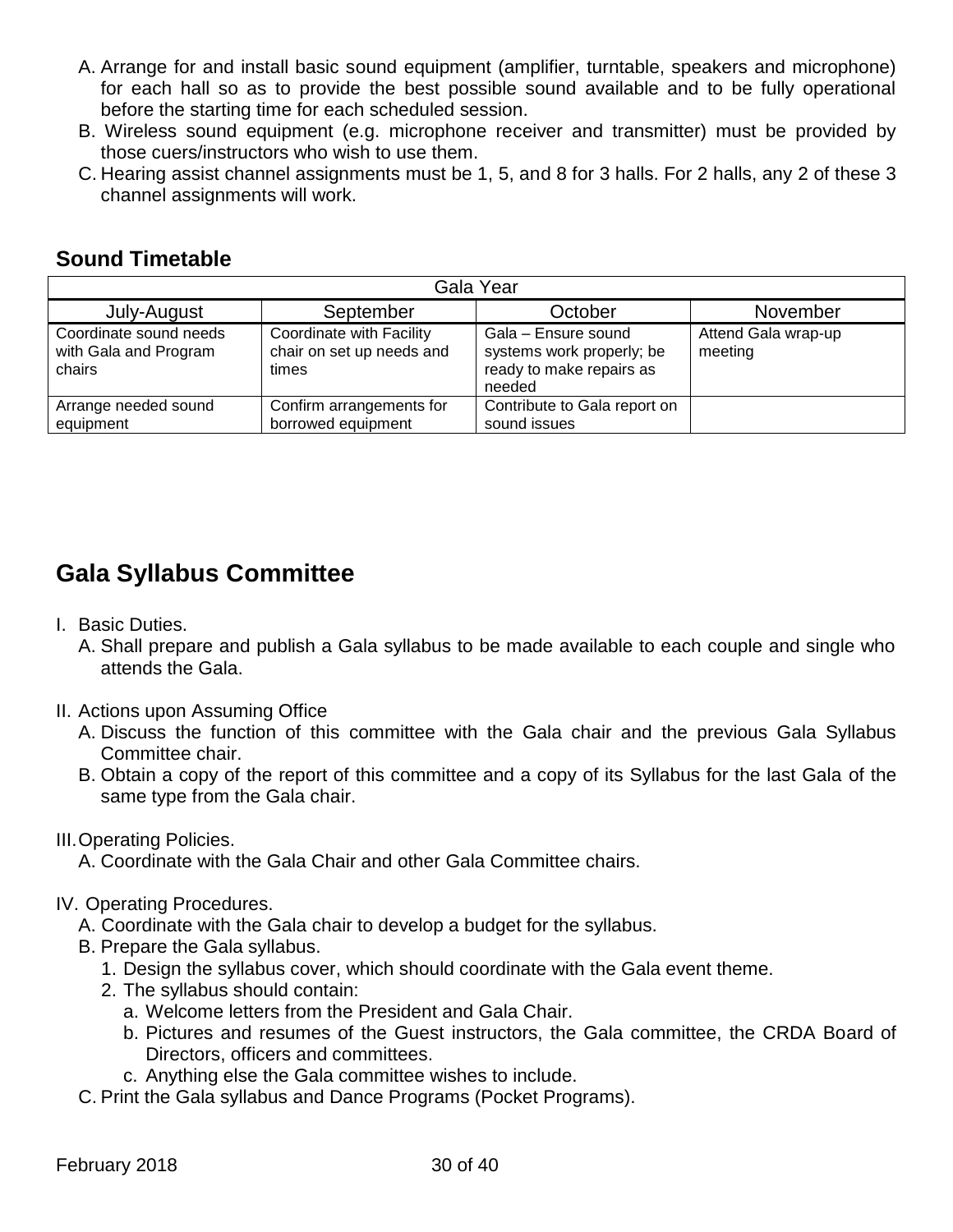### <span id="page-30-0"></span>**Syllabus Timetable**

| Gala Year                                           |                                           |                                                             |                                                    |                                 |
|-----------------------------------------------------|-------------------------------------------|-------------------------------------------------------------|----------------------------------------------------|---------------------------------|
| January                                             | July-August                               | September                                                   | October                                            | November                        |
| Coordinate with Gala<br>Chair to prepare<br>budget. | Format & prepare<br>syllabus for printing | Receive formatted<br>program from the Gala<br>Program Chair | Gala                                               | Attend Gala wrap-<br>up meeting |
|                                                     |                                           |                                                             | Contribute to Gala<br>report on Syllabus<br>issues |                                 |

### <span id="page-30-1"></span>**Gala Signs Committee**

I. Basic Duties.

A. Make and print all signs needed.

- II. Actions upon Assuming Office
	- A. Discuss the function of this committee with the Gala chair and previous Gala Signs Committee chair.
	- B. Obtain a copy of the Gala report for the last Gala of the same type from the Gala chair.

### <span id="page-30-2"></span>**Signs Timetable**

| Gala Year                             |                                              |                                |  |  |
|---------------------------------------|----------------------------------------------|--------------------------------|--|--|
| September                             | October                                      | November                       |  |  |
| Make and print any signs<br>requested | Gala                                         | Attend Gala wrap-up<br>meeting |  |  |
|                                       | Contribute to Gala report on<br>signs issues |                                |  |  |

## <span id="page-30-3"></span>**Gala Decorations Committee**

- I. Basic Duties.
	- A. Create and install appropriate decorations in the facility to provide a festive atmosphere for the dance event.
	- B. Obtain the decorating policies for facility.
- II. Operating Policies.

A. No decorations may be installed in violation of the rules of occupancy of the facility.

III.Operating Procedures.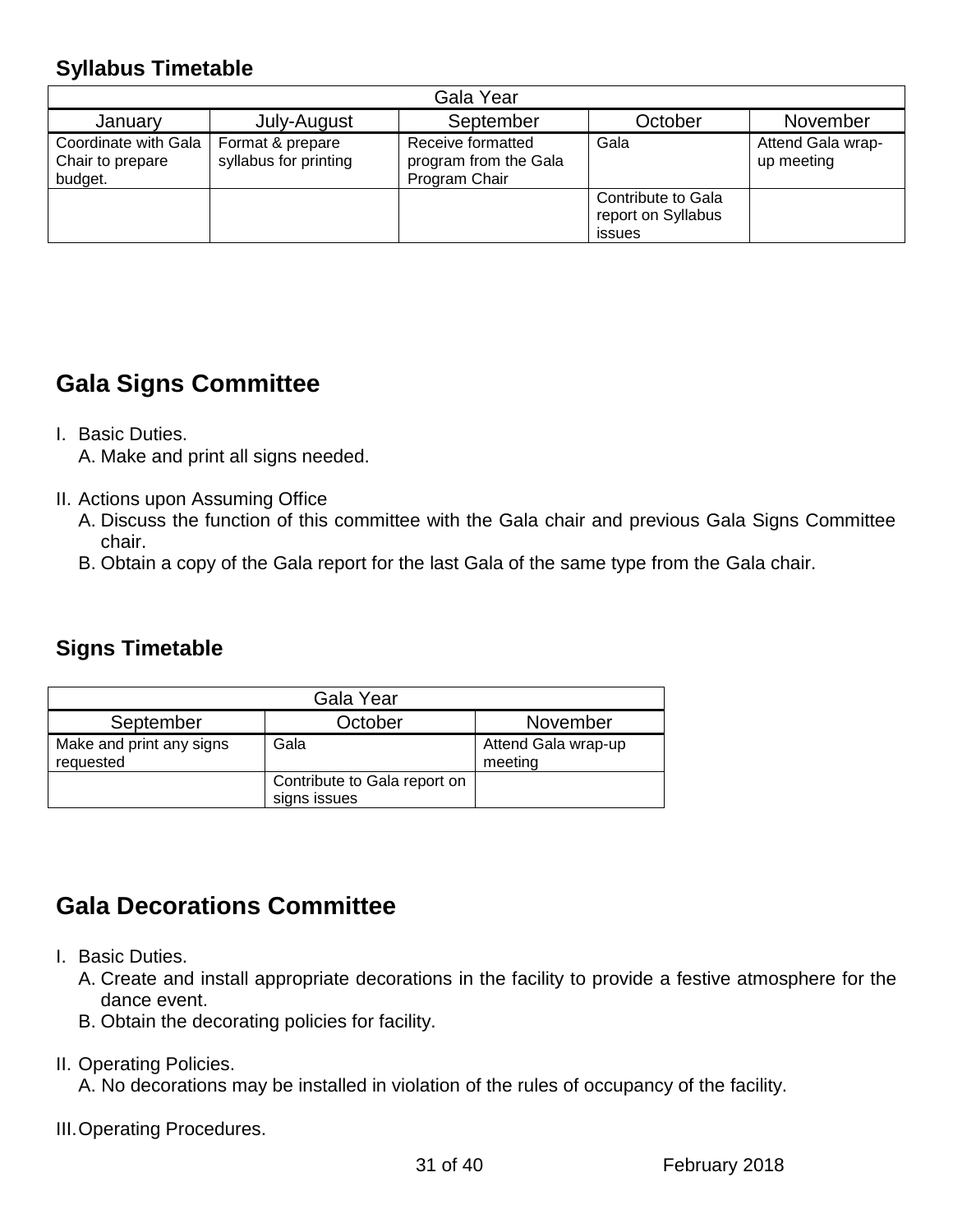- A. Coordinate with the Gala Chair to develop a budget for Gala decorations.
- B Visit the Gala facility, if necessary, to plan appropriate decorations.
- C. Plan decorations to coordinate with the theme of the Gala to the degree possible.

#### <span id="page-31-0"></span>**Decorations Committee Timetable**

| Gala Year                             |                                            |                                                                             |                                             |                                |  |
|---------------------------------------|--------------------------------------------|-----------------------------------------------------------------------------|---------------------------------------------|--------------------------------|--|
| January                               | August                                     | September                                                                   | October                                     | November                       |  |
| Develop decoration<br>plan and budget | Purchase materials<br>and make decorations | Coordinate with<br>Facility chair on<br>special needs & times<br>for set up | Gala - Install and<br>remove decorations    | Attend Gala wrap-up<br>meeting |  |
|                                       |                                            | Recruit committee<br>members for set up<br>and removal                      | Contribute to Gala<br>report on decorations |                                |  |

### <span id="page-31-1"></span>**Gala Refreshments Committee**

#### I. Basic Duties.

A. Provide a cheerful environment through food and drink.

- II. Operating Policies. No refreshments will be served in violation of the refreshment rules which apply at Gala facilities.
- III.Operating Procedures.
	- A. If refreshments must be purchased from the Gala facility only, determine if the cost is reasonable for the refreshments desired.
	- B. Decide on the beverages and snacks to be served. Purchase them or arrange for their availability.
	- C. Arrange for enough people to serve the refreshments throughout the evening dances.
	- D. Arrange for appropriate cleanup after each dance session.
	- E. If a Sunday morning breakfast or get-together is planned, make sure either reservations or refreshments are provided for at a cost that is reasonable and fits into the Gala budget. If a Sunday morning brunch at an outside restaurant is scheduled, each attendee should be responsible for his own cost.

### <span id="page-31-2"></span>**Gala Greeters and Hospitality Committee**

- I. Basic Duties.
	- A. Arrange for people to greet the dancers as they arrive for each session of the event (e.g. daytime teaching, evening programmed dancing, group lunch, General Membership meeting).
- II. Operating Policies.
	- A. Greeters should be in place before dancers begin to arrive and remain until session begins and heavy traffic has passed.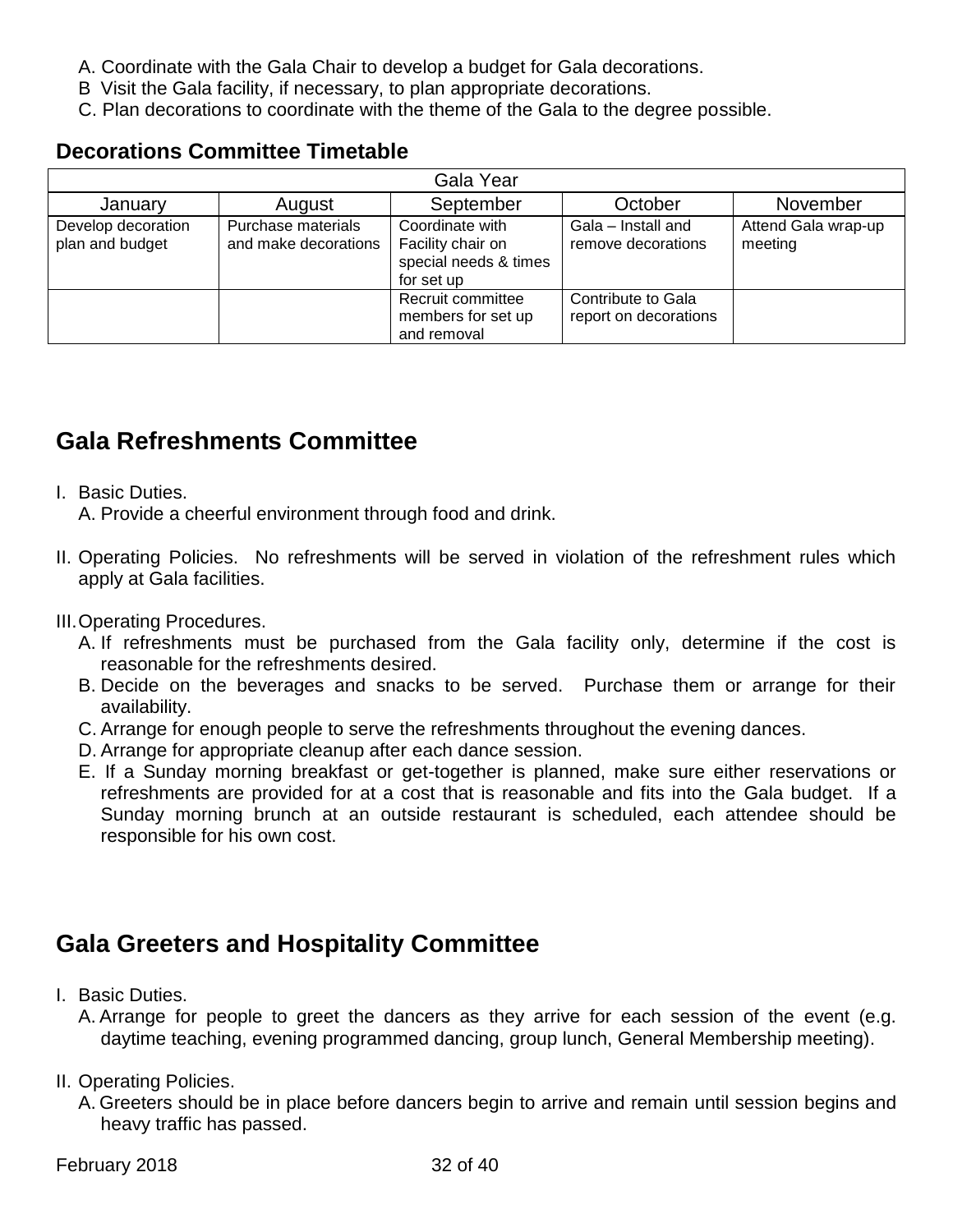III.Operating Procedures.

- A. Greet dancers as they arrive for each scheduled event.
- B. Offer welcoming remarks to the dancers and direct them to registration and/or ballroom locations.
- C.See to it that people feel welcome and know where things are to be found.
- D.Prepare first aid kits and make them available at the registration desk and/or cuing tables in each hall.
- E. Prepare dancer emergency kit. Include items likely to be needed by attendees, e.g. safety pins, sewing kits, moleskin, bandages, hand lotion, and pain reliever.

### <span id="page-32-0"></span>**Greeters/Hospitality Committee Timetable**

| Gala Year                                    |                                                                |                             |  |  |  |
|----------------------------------------------|----------------------------------------------------------------|-----------------------------|--|--|--|
| September                                    | October                                                        | November                    |  |  |  |
| Prepare times & number of greeters<br>needed | Gala                                                           | Attend Gala wrap-up meeting |  |  |  |
| Contact members to serve as greeters         | Contribute to Gala report on<br>greeter/hospitality activities |                             |  |  |  |
| Prepare first aid & dancer emergency<br>kits |                                                                |                             |  |  |  |

## <span id="page-32-1"></span>**Gala Hosts Committee**

I. Basic Duties.

A. Host the guest instructors

#### II. Operating Policies.

A. Be available to assist the guest instructors as needed with transportation and information during their stay in Colorado.

#### III.Operating Procedures.

- A. Provide or make arrangements for housing for the guest instructors, working with the Facilities/Hotel/Motel/Restaurant Chair.
- B. Provide or make arrangements for transportation to and from the airport and any other transportation guest instructor(s) may need. This includes picking them up at the hotel, driving them to the dance facility, and returning them to the hotel. It is important to be on time.
- C.Be sure the guest instructors have dinner arrangements.
- D.If time permits and there is interest, advise and assist in sight-seeing activities.

### <span id="page-32-2"></span>**Hosts for Guest Cuers Timetable**

| Gala Year                                    |                                                |                                       |                                        |                                |
|----------------------------------------------|------------------------------------------------|---------------------------------------|----------------------------------------|--------------------------------|
| July                                         | August                                         | September                             | October                                | November                       |
| Contact the guest<br>instructors in order to | Coordinate with other<br>hosts to assure guest | Contact guest cuers<br>to confirm all | Gala - Send thank<br>you card to guest | Attend Gala wrap-up<br>meeting |
| coordinate travel                            | cuers are treated                              | arrangements,                         | instructors                            |                                |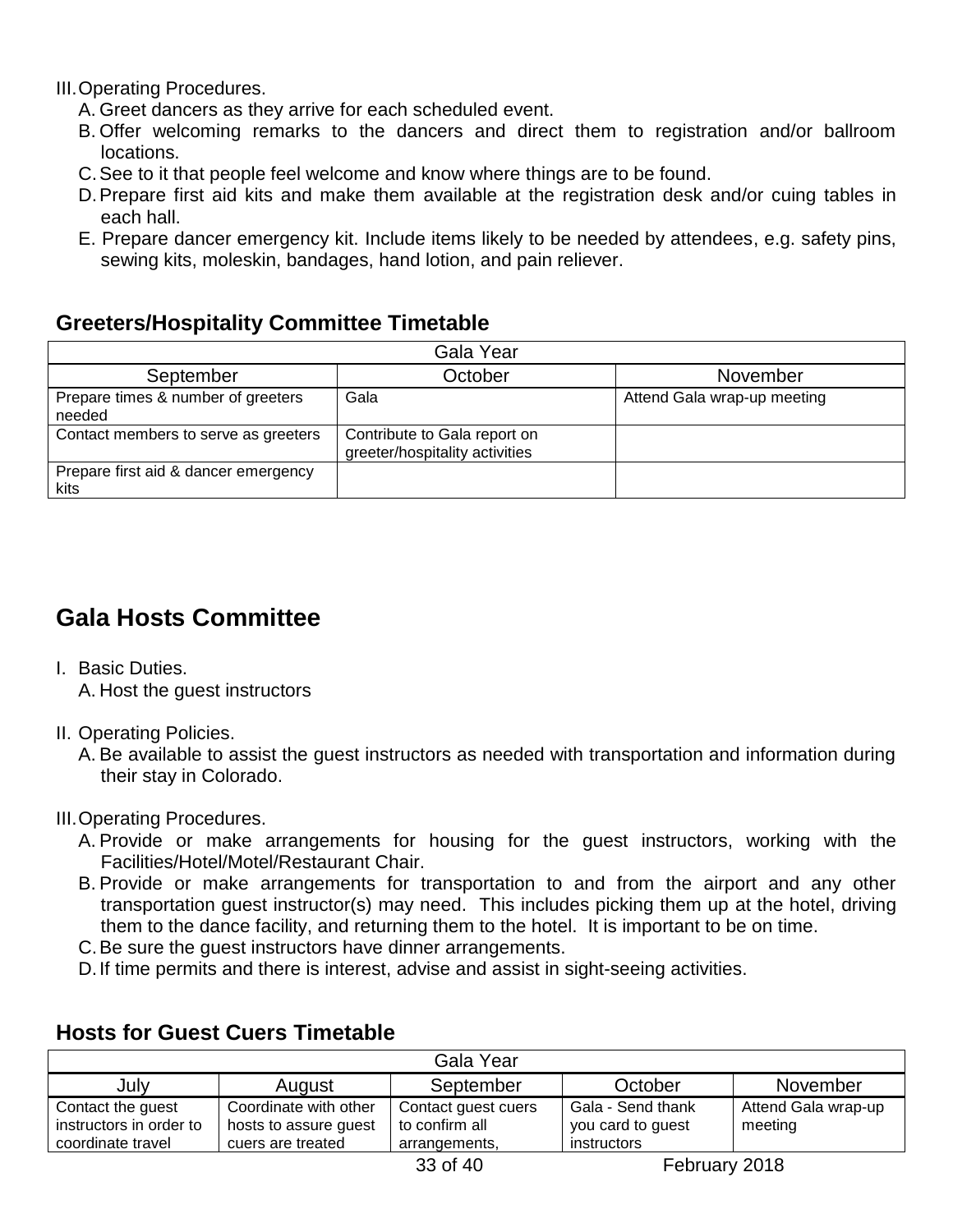| itinerary, hotel<br>arrangements,<br>transportation, meals,<br>special needs, and<br>possible site-seeing<br>activities, keeping the<br>Gala chair informed. | equitably | keeping the Gala<br>chair informed. |                               |  |
|--------------------------------------------------------------------------------------------------------------------------------------------------------------|-----------|-------------------------------------|-------------------------------|--|
|                                                                                                                                                              |           |                                     | Contribute to Gala<br>report. |  |

### <span id="page-33-0"></span>**Gala Gift-Goodie Basket Committee**

I. Basic Duties.

A. Provide gift-goodie baskets for Gala guest instructors.

#### II. Operating Policies

A. Purchase or make suitable gifts and or goodies. Examples, but not limited to, are fruit, nuts, chocolate, water bottle, chapstick, hand lotion, Colorado themed souvenir, Gala themed souvenir, dance themed souvenir, and a thank-you note on behalf of CRDA.

#### III. Operating Procedures

A. Coordinate with the Gala Chair to develop a budget for gifts and goodies.

B. Purchase or make suitable gifts and/or goodies and put them in a nice gift bag or basket.

 C. Deliver the gift-goodie baskets to the Gala Hosts to present to the Gala guest instructors on behalf of CRDA.

#### <span id="page-33-1"></span>**Gala Gift-Goodie Basket Committee Timetable**

| January                                             | September                                             | October                                     | November                       |
|-----------------------------------------------------|-------------------------------------------------------|---------------------------------------------|--------------------------------|
| Coordinate with Gala<br>Chair to prepare<br>budget. | Purchase of make<br>suitable gifts and/or<br>goodies. | Gala - Deliver<br>baskets to Gala<br>Hosts. | Attend Gala wrap-up<br>meeting |
|                                                     |                                                       | Contribute to Gala<br>report.               |                                |

### <span id="page-33-2"></span>**Gala Facilities/Hotel/Motel/Restaurant Committee**

#### I. Operating Policies.

A. Represent the organization in negotiations with hotels, motels and restaurants professionally. B. Work with Gala chair as arrangements are finalized.

II. Operating Procedures.

February 2018 34 of 40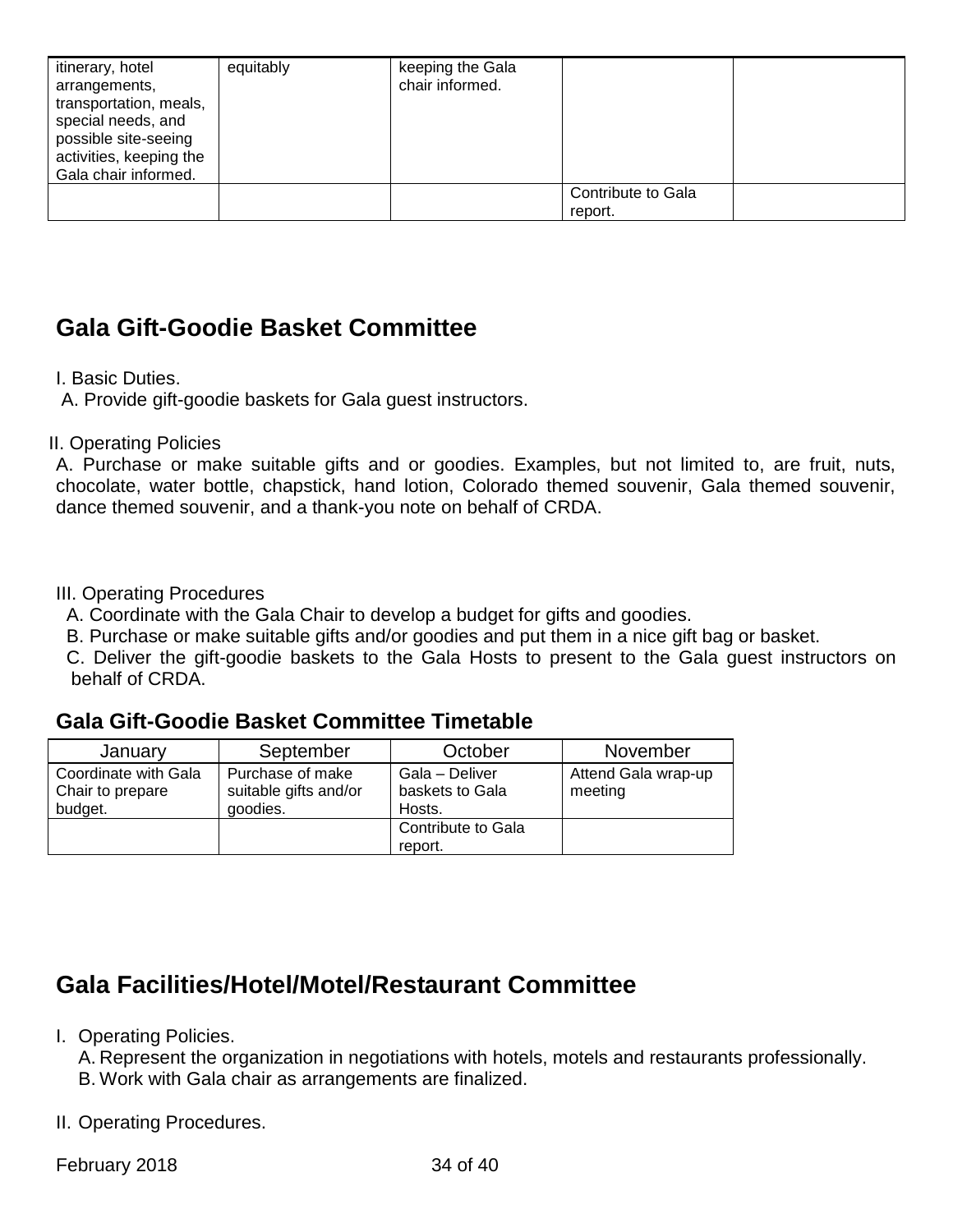- A. Negotiate a commitment with an area hotel or motel to be the Gala headquarters hotel. Attempt to obtain the best benefits (rate, comp rooms, other freebies) possible. Negotiate rates with other hotels to serve as secondary facilities.
- B. Compile a list of restaurants in the area near the facility and headquarters hotel to assist attendees. The list should include the types of food served and price range.

| <b>Prior Year</b>                                                                           | Gala Year                                                                                          |                                                                                                  |                                                                                         |                                |
|---------------------------------------------------------------------------------------------|----------------------------------------------------------------------------------------------------|--------------------------------------------------------------------------------------------------|-----------------------------------------------------------------------------------------|--------------------------------|
| Sept-Dec                                                                                    | March                                                                                              | September                                                                                        | October                                                                                 | November                       |
| Make initial contact<br>with potential hotels<br>and motels                                 | Confirm dance event<br>facilities; Provide<br>President & Gala<br>chair with copies of<br>contract | Meet with facility<br>representatives;<br>provide proof of<br>insurance and final<br>set up plan | Gala                                                                                    | Attend Gala wrap-up<br>meeting |
| Provide host hotel<br>and other hotel and<br>motel information to<br><b>Publicity Chair</b> |                                                                                                    | Arrange water and<br>other set ups that are<br>needed                                            | Thank facility<br>representative and<br>ask about any<br>problems. Thank host<br>hotel. |                                |
|                                                                                             |                                                                                                    | Contact Chamber of<br>Commerce for area<br>information                                           | Contribute to Gala<br>report on facility/hotel<br>experiences                           |                                |

### <span id="page-34-0"></span>**Facilities/Hotel/Motel/Restaurant Committee Timetable**

### <span id="page-34-1"></span>**Gala Photography Committee**

I. Basic Duties.

A. Photograph all significant events of the Gala.

II. Operating Policies.

A. Publish photos and videos that are in good taste.

III.Operating Procedures.

- A. Recruit committee members to serve as photographers.
- B. Take photos and videos of all significant events of the Gala (e.g. instruction, evening dancing, and award presentations). Make available to the CRDA History Committee to place in the association scrapbook.
- C. If appropriate, include photos of planning efforts (e.g. meetings, groups working on decorations, groups working on programming). Contact committee chairs to arrange for such photos.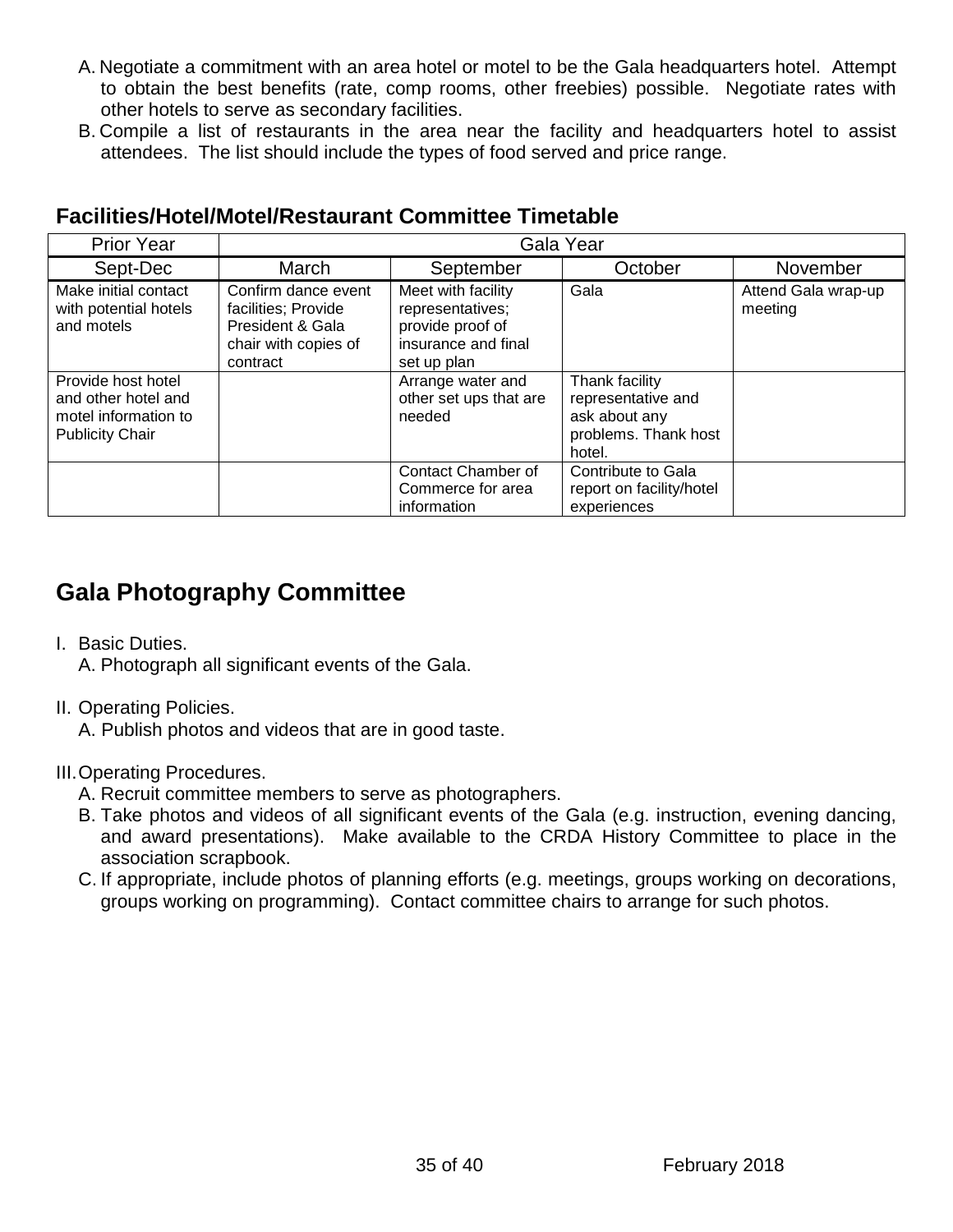### <span id="page-35-0"></span>**Photography Committee Timetable**

| Gala Year                                                                                            |                                                                                           |                             |  |  |  |
|------------------------------------------------------------------------------------------------------|-------------------------------------------------------------------------------------------|-----------------------------|--|--|--|
| September                                                                                            | October                                                                                   | November                    |  |  |  |
| Coordinate with Gala chair on times<br>Gala - take pictures<br>and number of special pictures needed |                                                                                           | Attend Gala wrap-up meeting |  |  |  |
|                                                                                                      | Contact guest cuers and Hall of Fame<br>inductees to see if they want copies<br>of photos |                             |  |  |  |
|                                                                                                      | Summarize Gala photography<br>information                                                 |                             |  |  |  |

### <span id="page-35-1"></span>**Gala After-Party Committee**

I. Basic Duties.

A. Make all arrangements for the Gala after-party.

II. Actions upon Assuming Office

A. Discuss the function of this committee with the Gala chair and previous Gala After-Party Committee chair.

B. Obtain a copy of the Gala report for the last Gala of the same type from the Gala chair.

III. Operating Policies.

A. No refreshments will be served in violation of the refreshment rules which apply to the afterparty facility.

#### IV. Operating Procedures.

A. Coordinate with the Gala Chair to develop a budget for the after-party.

B. Arrange the location of the after-party. Possible locations include: Gala facility, Host hotel, or a nearby restaurant

C. Purchase any supplies needed for the after-party e.g. plates, cups, napkins, and plastic ware.

D. Advertise for people to bring food and drinks for the after-party, e.g. coordinate with Newsletter Editor to put in Round Notes prior to Gala, make a sign, and make announcements at the Gala.

E. Arrange for enough people to setup before the after-party, serve, and cleanup afterwards.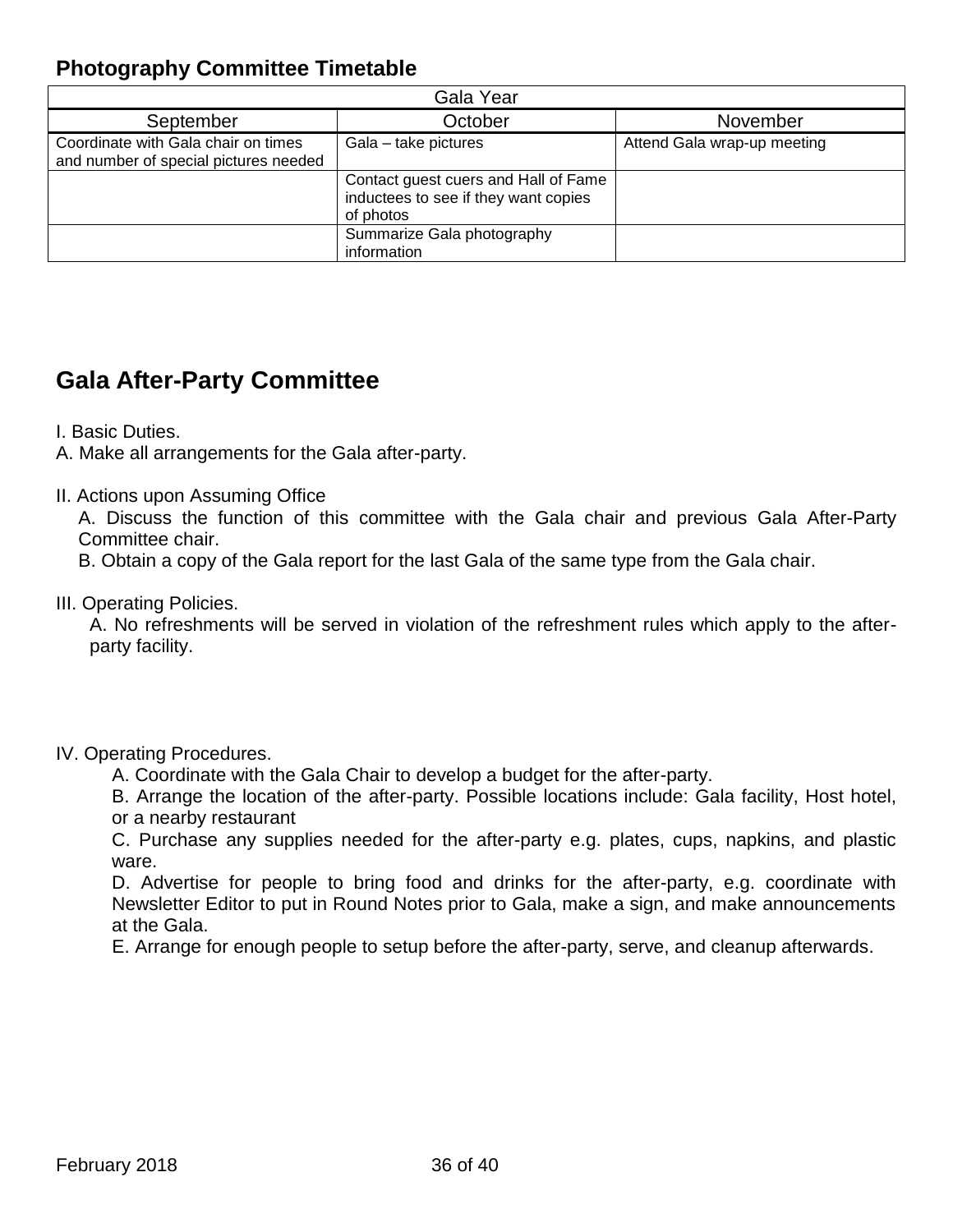# <span id="page-36-0"></span>**Appendix I: CRDA Video Policy Statement**

All videos are for personal use only.

Only handheld cameras are allowed.

Videotaping is only allowed of dance instruction during the teaching and demo sessions.

No videotaping of general dancing is permitted.

No posting of videos to public websites without permission.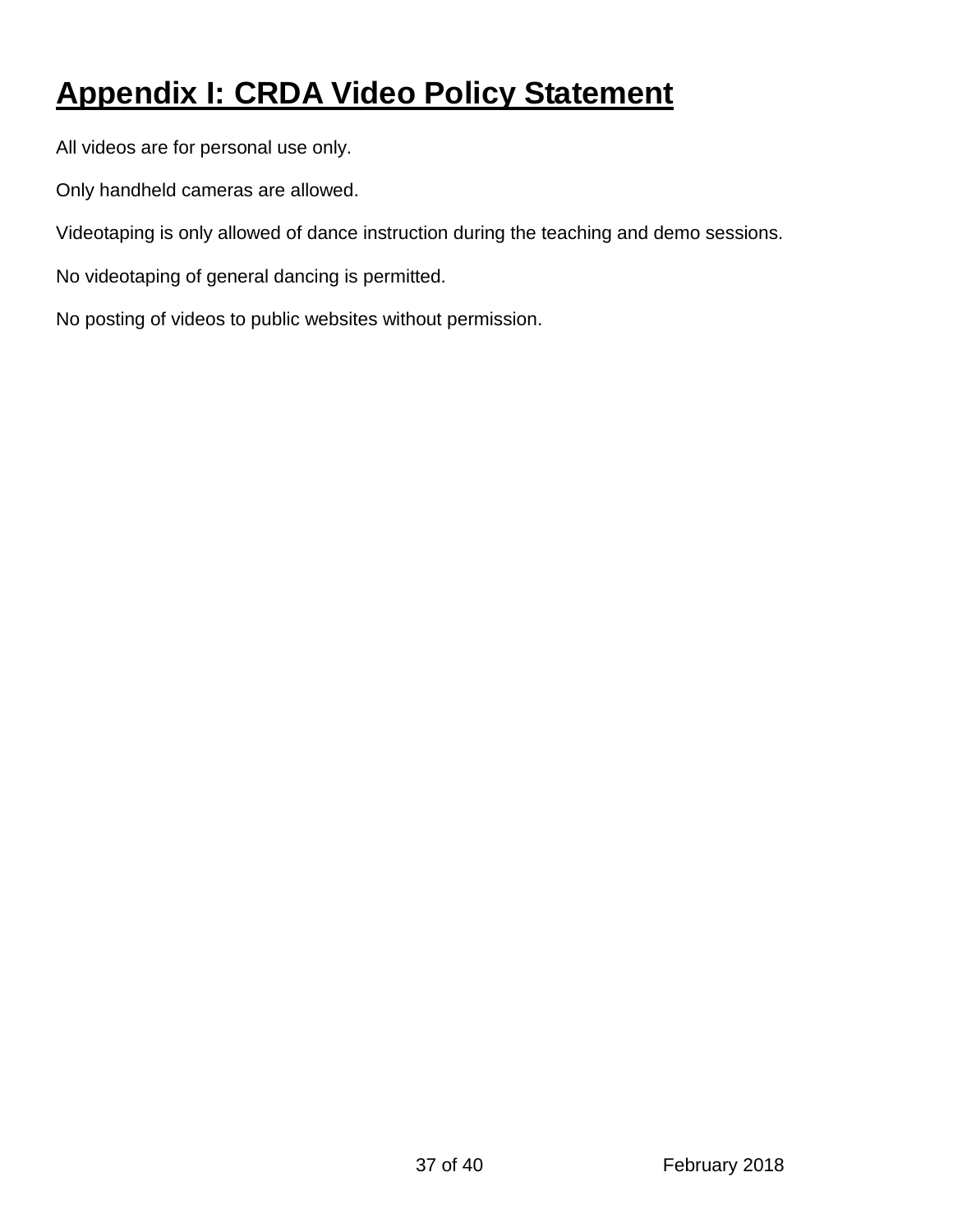# <span id="page-37-0"></span>**Appendix II: Volunteer Policy Statement**

When there is CRDA work to be done and help is being recruited from within the membership (this can be cuing at the Gala, membership recruitment, club visitations, Gala committee help, newsletter help, etc.), you should ask and encourage members to volunteer their talents for CRDA. If they choose not to participate, you may be disappointed, but you should be gracious and allow people to decline without criticism - you stand a better chance of getting their help in the future. Where there is a comfortable environment in which to serve, there will be enough help to get the job done, so we should all continue working toward that type of environment and keep things positive.

Please be sensitive to the fact that your message may mean one thing to you and quite something else to the receiver - the message received is far more important than the message sent. Therefore, choose your words carefully when recruiting people or speaking for and about CRDA.

Please be sensitive also to the fact that when you speak your own opinion, many might interpret what you say to represent CRDA's position. Please be careful when expressing your own opinion in public and make it clear that your words are your own.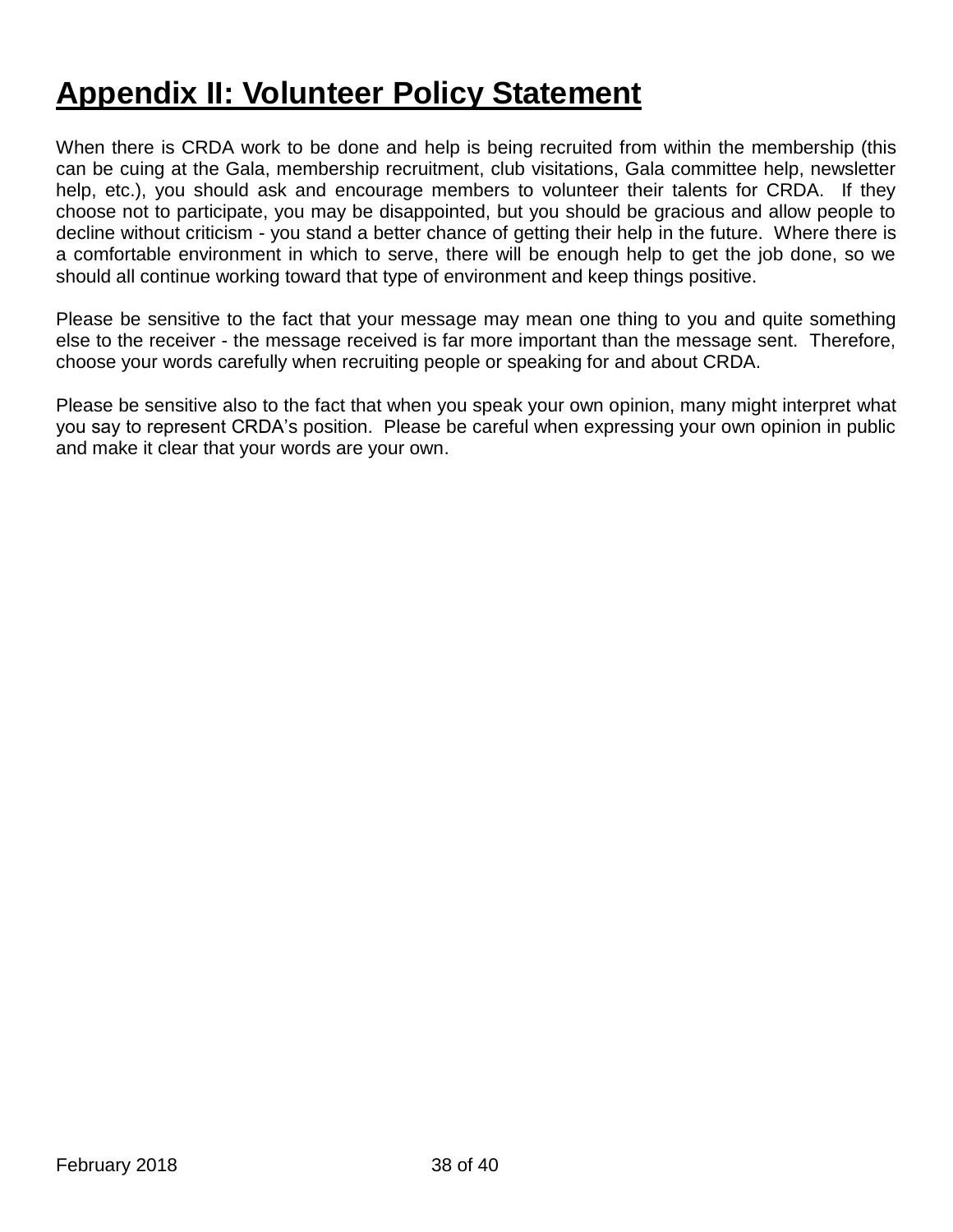# <span id="page-38-0"></span>**Appendix III: Social Media Policy Statement**

Appropriate usage of the CRDA member email list is limited to official announcements about any CRDA sponsored dance, distribution of Round Notes, distribution of documents that deal with potential By-laws or Operating Procedures. With approval of a CRDA officer, an announcement about a serious medical issue or death of a round dancer is appropriate.

The Colorado Round Dance Association (CRDA) Facebook page can be used to post dance related information. Posts will first go to the Visitor Posts section. They will be reviewed by a page administrator and promoted to the Posts section in a timely fashion if appropriate.

The News and Events email list is an opt-in email list for those interested in receiving notices of dance related news and event information. These emails should be brief and include a link to flyers, Facebook pages, dance lists, etc. The News and Events email posts will be monitored by a Social Media Policy sub-committee for appropriate content before being sent to the email list members.